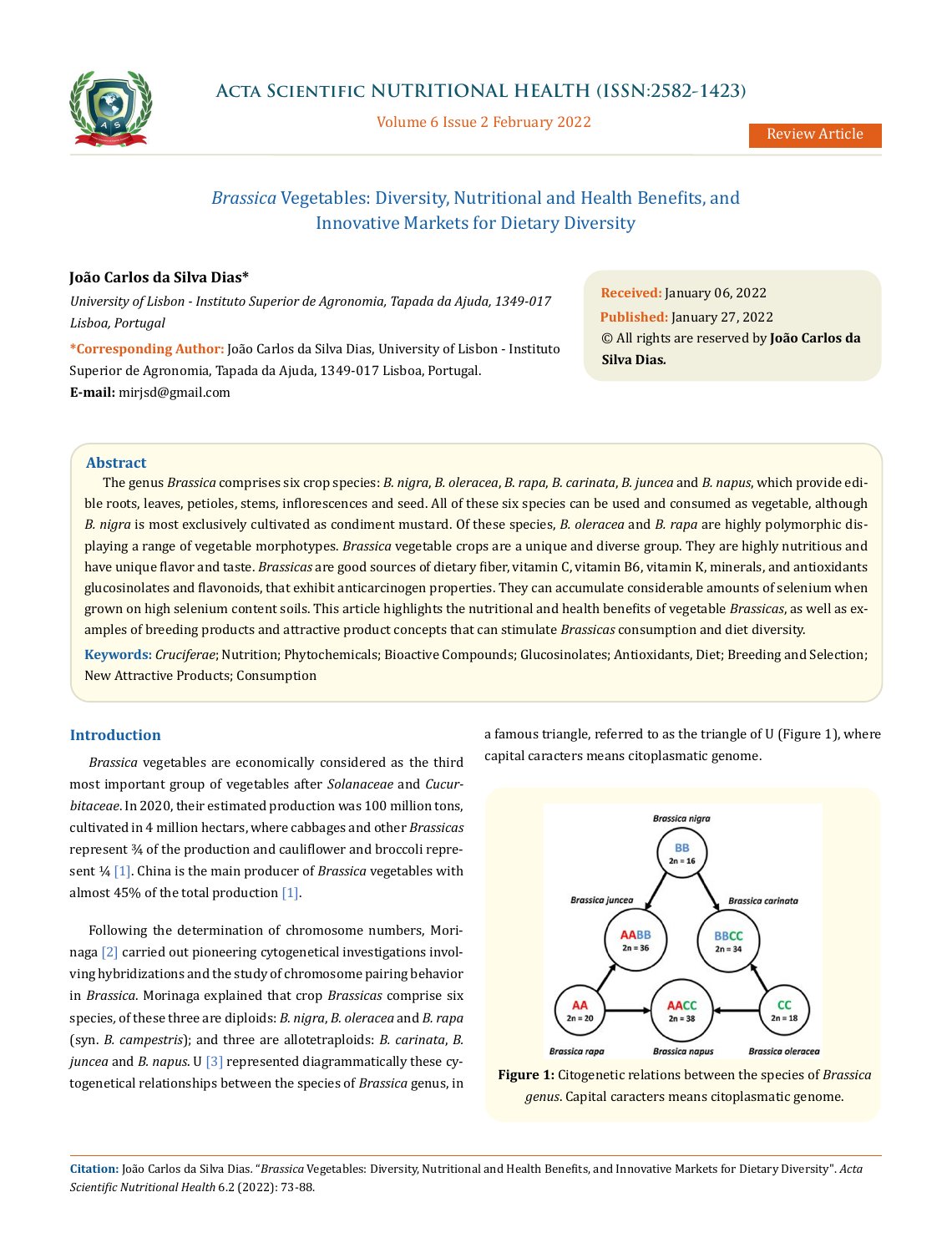*Brassica oleracea* and *B. rapa* are highly polymorphic displaying a range of vegetable morphotypes comparing with the other *Brassica* species. All of these six species can be used and consumed as vegetable, although *B. nigra* is most exclusively cultivated as condiment mustard.

The objectives of this article are to analyse the diversity and uses of vegetable *Brassicas*, their nutritional and health benefits, and to show examples of innovative markets for their dietary diversity like new or under exposed cultivars with desirable consumer attributes, products delivering improved or high nutrition content and products delivering convenience or ready-to-use.

#### **Diversity and uses of** *Brassicas*

## **Introduction**

 As referred the *Brassica* crops contain six species. *B. oleracea*  and *B. rapa* are highly polymorphic displaying a range of morphotypes, although *B. nigra* is exclusively cultivated as condiment mustard. In next paragraphs we are going to analyse the diversity in the diferent vegetable *Brassicas*.

#### *Brassica oleracea*

The cultivated *B. oleracea* are collectively named as "Cole crops", a name given in 1901 by Bailey  $[4]$ . All coles might have a common ancestor, a wild *Brassica oleracea*, and the different coles were derived from this ancestor through mutation, selection and intercrosses (Figure 2) [5].



**Figure 2:** All coles might have a common ancestor, a wild *Brassica oleracea*, and the different coles were derived from this ancestor through mutation, selection and intercrosses [5].

The breeding selection of the wild *Brassica oleracea* and intercrosses with other wild *Brassicas* allowed a number of morphological forms to develop. Presently, the morphotypes of *B. oleracea,*  some very popular worldwide*,* are divided into eight groups. These are: i) kales (group *acephala*); ii) cabbages (group *capitata*); iii) cawliflower and broccoli (group *botrytis* and group *italica,* respectively); iv) kailan or Chinese kale (group *alboglabra*); v) kohlrabi (group *gongylodes*); vi) Brussels sprouts (group *gemmifera*); vii) tronchuda cabbages (group *costata*); and collards (group *sabellica*).

Kales (gp. *acephala*) are leaf vegetable coles grown for their [edi](https://en.wikipedia.org/wiki/Vegetable)[ble leaves](https://en.wikipedia.org/wiki/Vegetable). Kales do not form an head as with headed cabbages. They are headless coles since the central leaves do not form a head. They have green or purple leaves. Kales include among others: Galega kales, marrow stem kale, back kale or tuscan kale, borecole or curly kale, green and dwarf siberian kales, etc. They are used to be grown for edible foliage and are very popular in some European and Africa markets as "fresh leaves". Once cut and cleaned, the leaves are typically cooked by boiling, steaming or stir frying. Kale leaves thinly sliced in soup with pureed potatoes, or sautéed with garlic and olive oil is very popular in Portugal.

Cabbages (gp. *capitata)* are characterized by folding of the leaves into "heads". They include "white-green" head cabbages, and savoy and red cabbages, They have pale to dark green and red leaves. Savoy cabbages are characterized by crimped or crispy leaves. Red cabbages have smooth red leaves. Head cabbages can be loose-headed that are commonly sliced and steamed or firmt-headed used in pickling sauerkraut. Smooth-leafed, firm-headed white- -green cabbages are the most common. Respecting the shape of the head it could be round, pointed or shaped. Once cut and cleaned, the cabbage leaves are typically cooked by boiling, steaming, stir frying, slow cooking, or roasting.

Cauliflower (gp. *botrytis)*, broccoli and sprouting broccoli (gp. *italica*) are inflorescence coles. Cauliflower and broccoli produce edible forms made up of modified inflorescences. In cauliflower, the undifferentiated mass of inflorescence meristems form a structure called curd. Broccoli has large inflorescences, commonly called heads. The flower heads of broccoli are usually dark green, arranged in a tree-like structure branching out from a thick stalk. The mass of flower heads is surrounded by leaves. Broccoli resembles cawliflower. Both were domesticated in Italy. It is now largely ac-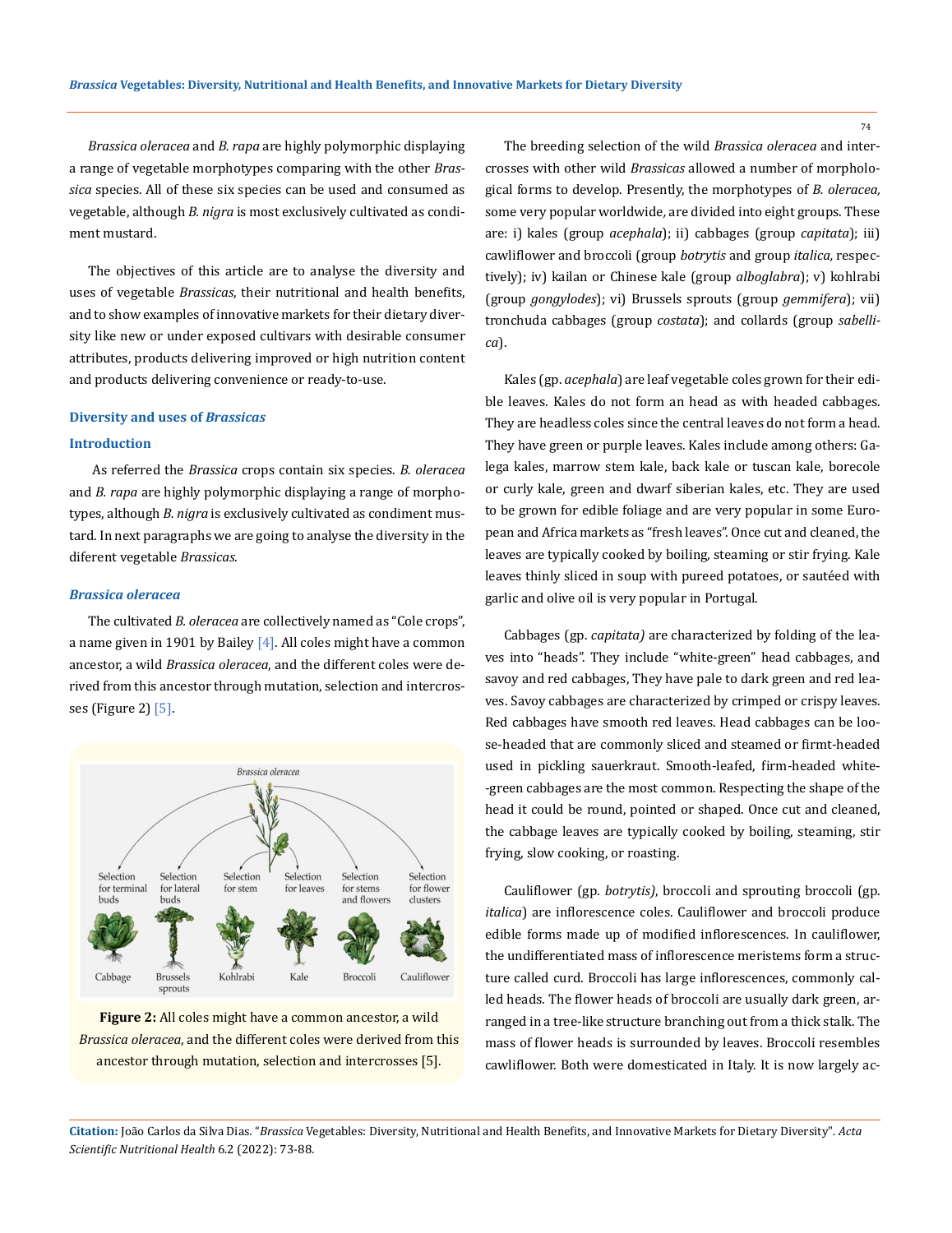cepted that cauliflower was originated from broccoli. A single major gene mutation in broccoli produced cauliflower [6].

 Broccoli comprise distinct heading forms: the standart broccoli, described before, with a single large terminal inflorescence made up of a mass of fully differentiated flower buds; and the sprouting broccoli, also called "*calabrese*" that is different from the standard broccoli since the inflorescence is branched and it produces small florets.

The most known cauliflowers are white curded. Although new vegetable morphotypes with green, yellow, violet and purple heads are now in the market, along with romanesco cauliflower, characterized by striking and unusual fractal patterns. Orange colour curd is a recent mutation. This mutant was first found in the Bradford Marsh, north of Toronto (Canada), in 1970.

Broccolis inflorescences are also green, violet or purple.

Kailan or Chinese kale (gp. *alboglabra*) is a leaf cole with glossy blue-green leaves with thick stems, and smaller florets (much smaller than sprouting broccoli). It doesn't need vernalization to flower, and so it flowers early. It is widely cultivated in Southeastern Asian countries where the edible flower buds, flower stalk and young leaves are consumed*.* Once cuted and cleaned, the leaves and flower buds are typically cooked by boiling, steaming, slow cooking and stir frying.

Kohlrabi (gp. *gongylodes*) with an enlarged basal stem is grown for its bulbous edible stem particularly in Vietnam in Asia, and in Germany and Austria in Europe. It can be [eaten cooked, pickled and](https://en.wikipedia.org/wiki/Raw_foodism)  [raw.](https://en.wikipedia.org/wiki/Raw_foodism) In Germany and Austria, where is very popular, traditionaly the edible stem of kohlrabi is cooked (boiled, roast or in puree). In Vietnam, people eat it raw in salad or slaws, pickle it in kimchee, drop it into soup, and stir-fry it too.

Kohlrabi leaves are edible and can be used similarly to [kale](https://en.wikipedia.org/wiki/Kale), but can take longer to cook. In Sicily (Italy) there are a landrace almost without stem that is used for their edible leaves, which are eaten boiled as a vegetable side dish with a dressing of extra virgin olive oil and a squeeze of lemon juice. The leaves can also be cooked with pasta, as a wet pasta dish.

Brussel sprouts (gp. *gemmifera*) which have a proliferation of heading buds, are grown for its edible buds which resemble to miniature cabbages. "*Gemmiferous*" means bud-producing. The most common method of preparing Brussels sprouts for cooking begins with cutting the buds off the stalk. Once cut and cleaned, the buds are typically cooked by boiling, steaming, stir frying, grilling, slow cooking, or roasting.

Tronchuda cabbage (gp. *costata*) landraces are a unique but diverse class of vegetables very relevant in portuguese diet. They can only be found in Portugal and in Galicia (Northwestern Spain). They were never previously submitted to selection and breeding. It is a short stem cole. Its inner leaves have a close rosette aspect, rarely compacted, and usually surrounded by well developed open outer leaves. This is one of the arguments why they are considered as midway coles, between kales and cabbages [5]. This caused some systematic confusion among authors. Some of them include tronchuda cabbages in kale group.

Tronchuda cabbages are used in Portugal, mainly in popular dishes as "*Cozido-à-Portuguesa*" (meat and vegetables stew; portuguese method) and "Codfish with tronchuda cabbage". Once cut and cleaned, the leaves are typically cooked by boiling with other vegetables. Its choice is due to their sweet flavour and the succulence of the whole leaves (including the petioles which are quite tender despite their thickness). Due to the tenderness of the leaves it is a fast cooking comparing to kales.

 Collards (gp. *sabellica*) is a tronchuda like type with short stem and a hardly compacted rosette of green leaves. It is grown in Southern USA. Like tronchuda cabbages they are considered as midway coles, between kales and cabbages. Some authors included them in kales group. They are used in Southern braises and stews, as the hearty leaves can old up to longer cooking times. More recently collard greens have become increasingly popular to use as wraps in veggie based diets.

#### *Brassica rapa*

Because of foliar multiplicity, much confounding arose in naming the diversified morphotypes of *B. rapa*. At presente they are also divided into eight groups: i) Chinese cabbage (gp*. pekinensis*); ii) Pak-choi (gp*. chinensis*) iii*)* Choy sum (gp*. parachinensis*; iv) Mizuna or Mibuna (gp*. nipposinica* sin. *japonica*); v) Komatsuna (gp. *perviridis*); vi) Tatsoi or Tsa-tsai (*narinosa* sin. r*osularis);* vii) Turnip (gp*. rapifera*); and viii) Broccoleto (gp*. utilis*).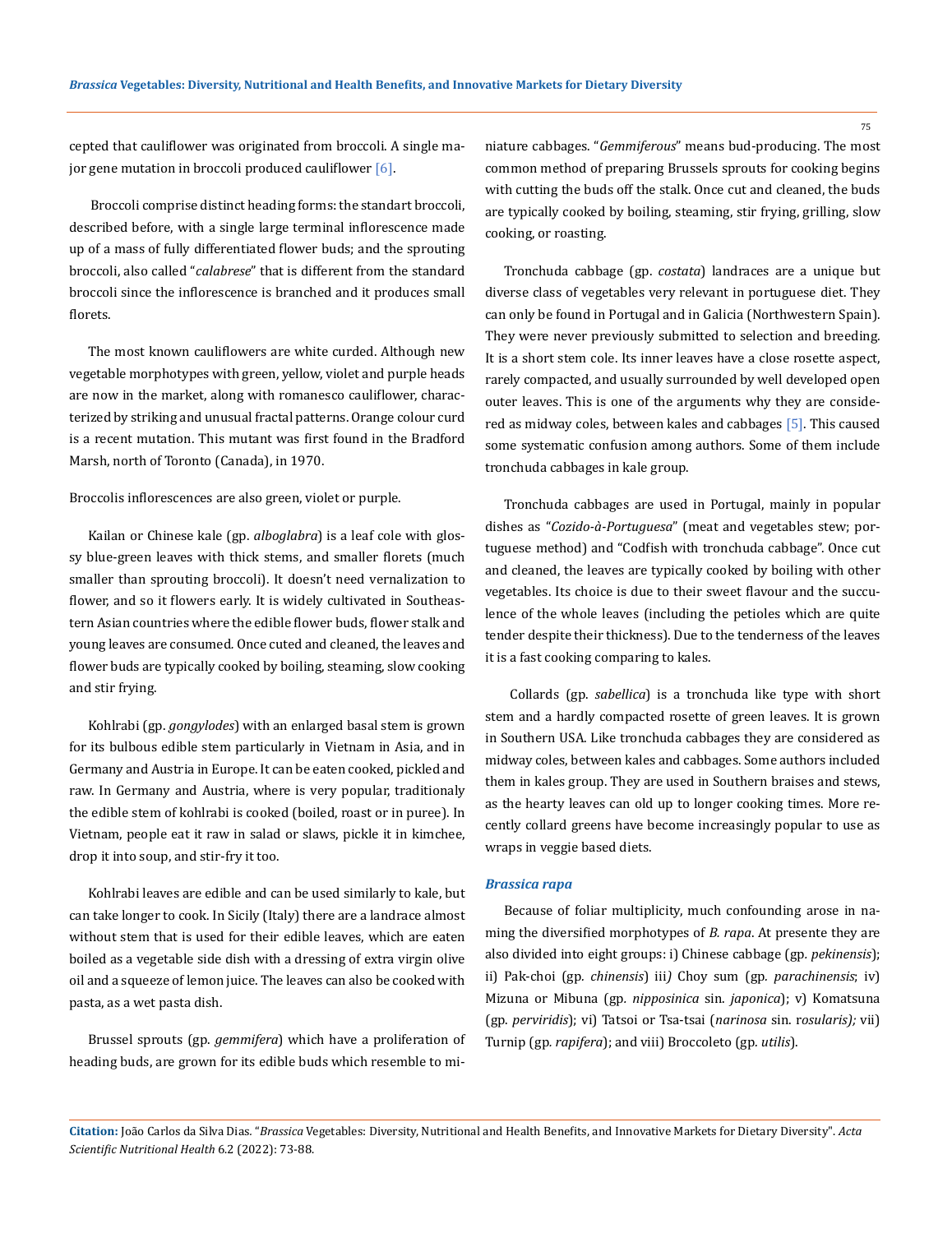Pak-choi (gp. *chinensis*) with broad green leaves and a wide green-white petiole was the first *B. rapa* vegetable to evolve in central China. Pak-choy does not form head; it is headless. This is the most primitive form from which originated group *parachinensis.* Once cuted and cleaned, the leaves are typically cooked by boiling, steaming, slow cooking and stir frying.

Chinese cabbage (gp. *pekinensis*), in oposition to pak-choy is characterized by the folding of the leaves into "heads". There are loose-leaved and compact head forms, formed by tightly overlapping light green large leaves with large white petioles. They present also different shapes.

The vegetable morphotypes of Chinese cabbage are extensively cultivated in Japan, in China and in other Southeastern Asian countries. They are eaten fresh as raw salad, boiled or pickled in kimchee.

 Choy-sum (gp. parachinensis) or flowering pak-choy was originated from pak-choy and is characterized by their distinct yellow flowers. The choy-sum is a green leafy *B. rapa* consumed by their flower buds and leaves. Flowering normally appears when plants are about 7 to 8 leaves. Edible plant, when it is near the flowering stage, consists of a single or branched leafy structure. The height of the plant varies on the growing conditions and on the cultivars. It is ordinarily used in Chinese cuisine. They are eaten boiled, steamed or stir fryed.

Mizuna or Mibuna (gp. *nipposinica* sin. *japonica*) it is a unique vegetable, that thoughout farming was selected by japanese growers. It possesses many basal branches and leaves. Forms large stump with many narrow thin leaves. There are two outstanding morphotypes: Mibuna with slight entire leaves and Mizuna with deeply dissected leaves. It can be harvest at any stage from micro- -greens to mature plant.

Komatsuna (gp. *perviridis*) is a leafy *B. rapa* vegetable, with green-yellow leaves. I tis mainly grown in Japan where is extremely popular and readily available at local markets. It can be harvest at any stage from micro-greens to mature plant. Even the flower buds and yellow blooms are edible. Leaves can be used in salads, stir frying and soups. Flavor is mild and sweet with just a touch of zesty pungency characteristic of mustards.

Tatsoi or Tsa-tsai (gp. narinosa sin. r*osularis*) appears like pak- -choi but diverge from typical pak-choi morphotypes by its flat appearance and many dark green leaves. It can be harvest at any stage from micro-greens to mature plant. Leaves can be used in salads and stir frying.

Turnip (gp*. rapifera*) in opposition to the *B. rapa* previously described turnip is of European origin. There are selections of turnips for roots, for leaves and for tops. The root production morphotypes are grown worldwide. Turnip tops and turnip greens have a deep tradition of usage in Portugal, Northwestern Spain and Southern Italy, being part of very popular recipies and festivities. Turnip forming roots are usually boiled. Turnip leaves and tops once cuted and cleaned, the leaves and flower buds are cooked by boiling, used in soups, steaming, and stir frying.

Broccoletos (gp*. utilis*) are turnip top morphotypes grown in Southern Italy where they are known by "*cima di rapa*" (turnip tops). Some authors include it in turnip group. Broccoletos are similar in appearance to sprouting broccoli since is green stem is topped with florets of flower buds. Although the stem of broccoleto is thin and tender in oposition to sprouting broccoli that is thick and tight. Additionally, instead of high packed florets, broccoleto has looser crowns of flower buds. Broccoletos once cuted and cleaned, the leaves and flower buds are cooked with pasta or boiled or steaming.

## *Brassica nigra*

As menthioned *B. nigra* is almost exclusively cultivated as condiment mustard. Although since antiquity it is also collected from the wild, in the initial stages, as edible pungent leaves or for medicinal purposes. In Greece people consume its inflorescences boiled like we saw in turnip tops and broccoletos.

#### *Brassica juncea*

*Brassica juncea* is a root, stem and leaf vegetable in China, where these different morphotypes have a long history of cultivation. Root (gp. *megarrhiza*) and stem mustard (gp. *tsatsai*) morphotypes evolved independently from leaf mustard (gp. *multiceps*) forms. They are less important as vegetables than leafy mustards. In leafy mustards there are two diferente morphotypes: those with deeply dissected leaves that branched early during vegetative growth; and those headed forms with broad leaves and thick petioles. They are widely grown and consumed as root, stem and salt-pickled leaves

**Citation:** João Carlos da Silva Dias*.* "*Brassica* Vegetables: Diversity, Nutritional and Health Benefits, and Innovative Markets for Dietary Diversity". *Acta Scientific Nutritional Health* 6.2 (2022): 73-88.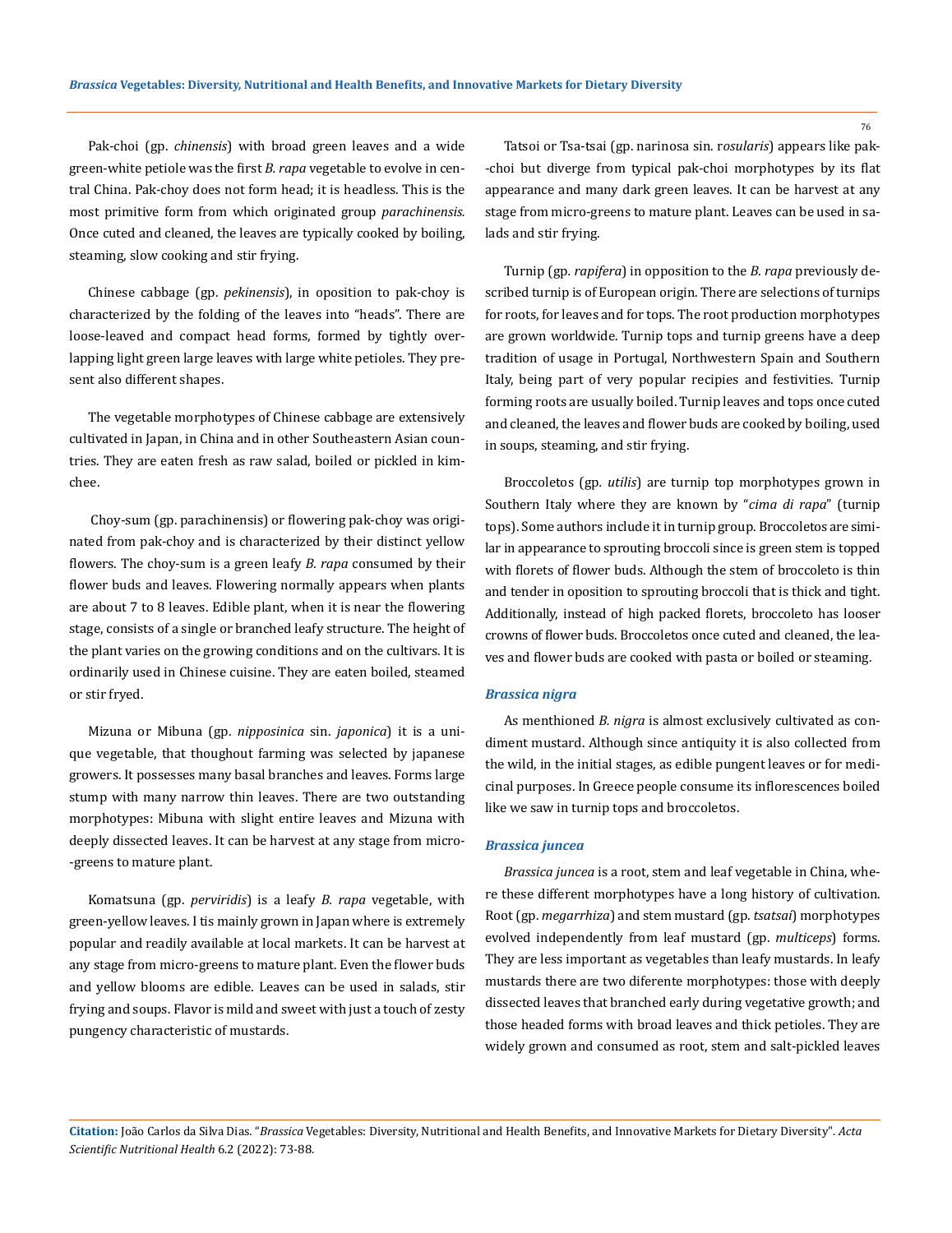as kimchee in China and in other Southeastern Asian countries. The leaves are charecterized by having a hot spicy flavour.

#### *Brassica napus*

Two vegetable forms of *B. napus* are now in cultivation: i) root forming swede or rutabaga; and ii) leafy vegetable rape morphotypes. Its root variants, swede or rutabaga, are grown as vegetable, particularly in Scandinavian countries and in England. Leafy rape vegetable morphotypes are grown and consumed in Portugal and in Northwestern Spain.

The rutabagas include two morphotypes, one with yellow flesh and the other with white flesh. Both are used as root vegetable, and consumed boiled as alternative to potato and turnip. Leafy rape is also used as alternative to turnip greens and turnip tops.

# *Brassica carinata*

*B. carinata*, the Ethiopian mustard, is also used as vegetable mainly in Ethiopia where the poor farmers produce the crop for several uses (vegetable, medicinal, and oil). As vegetable young tender leaves are eaten raw in salads while older leaves and thick stems are cooked and eaten like turnip greens, tronchudas or collards. Flowering inflorescences may be cooked and eaten like sprouting broccoli.

# **Nutritional and health benefits of vegetable Brassicas Introduction**

The *Brassica* vegetables are higly nutritious. They are good sources of dietary fiber, vitamin C, vitamin B6, vitamin K and minerals (mainly calcium, potassium, magnesium, manganese, sulfur and iron). In addition they have glucosinolates, flavonoids, anthocyanins, terpenes, and other compounds, beneficial for human health, since they show anticancer, antioxidant and anti-inflammatory properties. Like other vegetables they are low calorie, gluten free, cholesterol free, and very low in sodium. *Brassicas* are capable of accumulating considerable amounts of selenium (antioxidant) when grown on high selenium content soils.

## **Nutritional benefits**

#### **Dietary Fiber**

All *Brassica* vegetables contain significant amounts of dietary fiber [7]. Dietary fiber content of cauliflower was estimated to be around 5% of fresh weight or about 50% of dry weight, consisting of about 40% non-starch polysaccharides [8]. Cellulose and lignin concentrations in Brussels sprouts were estimated to be 36% and 14.5%, while in cauliflower they were estimated to be around 16% and 13% of dry matter, respectively  $[9]$ .

# **Vitamins**

*Brassica* vegetables are also rich in vitamins, including carotenes, tocopherols, vitamin C, and folic acid that have the potential to prevent and treat several diseases related to oxidative stress like cancerous and degenerative diseases [7].

Cao., *et al.* [10] studing the antioxidant capacity among 22 common vegetables observed that green leafy kale rated as the second highest among the vegetables tested. Brussels sprouts and broccoli were also graded high in their vitamin content comprising significant amounts of β-carotene and vitamins C and E [11]. Evaluation of α and β-, α-, and γ-tocopherols, and vitamin C in broccoli, Brussels sprouts, cabbage, cauliflower, tronchuda, and kale, showed significant variations between and within these *Brassicas* [11,12]. Vitamin C is the most abundant vitamin in all five *Brassicas* tested [11]. Kale had the highest amount of these vitamins, followed by broccoli, Brussels sprouts, cabbage and cauliflower. Research indicated that 79% of β-carotene, 82% of α-tocopherol, and 55% of vitamin C variability in broccoli were associated with genetic factors [11].

Kurilich., *et al.* [13] found that broccoli extracts are protective against reactive oxygen species (ROS) apparently due to the presence of vitamin C, quercetin, kaempferol, lutein, zeaxanthin, α-tocopherol, γ-tocopherol, and β-carotene [14]. Bioavailabilty is a critical factor in the determination of the role of these compounds in human health. Granado., *et al.* [15] observed that when 200 g of broccoli was consumed by healthy volunteers, significant modifications in the serum of both men and women were observed for lutein, whereas for γ-tocopherol a significant change was detected in women only, whereas no changes were observed for α- tocopherol, β-carotene, and retinol.

Carotenoids present in dark green leafy vegetables might be involved in the prevention of several diseases related to oxidative stress. Miyazawa., *et al.* [16] found that carotenoids content in some *B. rapa*, like komatsuna, is two-fold higher than in spinach. Sixteen carotenoids were identified in pak-choi, choy-sum and Chinese cabbage, out of which lutein and β-carotene were the most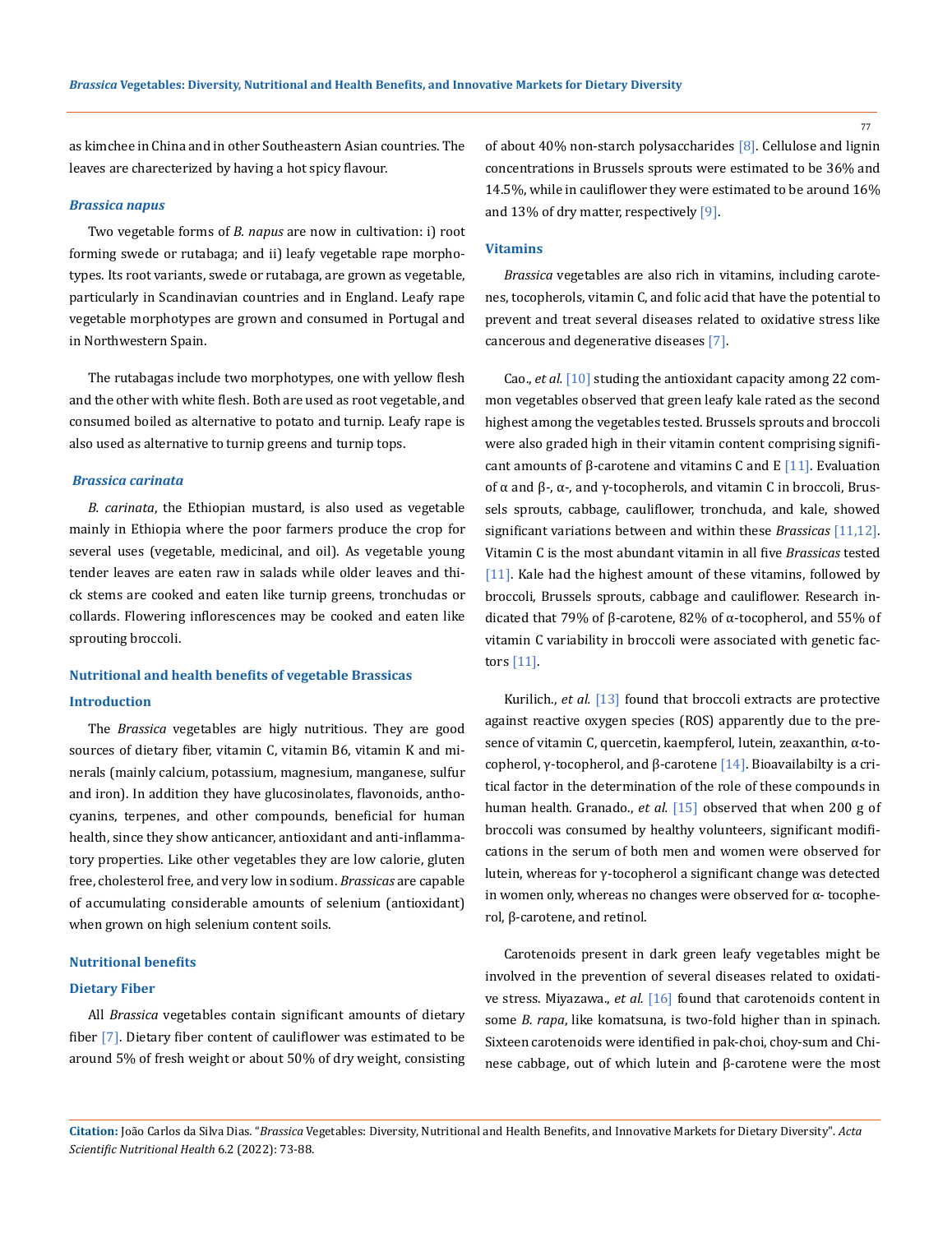abounding [17]. Lutein has also been isolated from extracts of fresh raw kale, and high levels of other carotenoids, mainly β-carotene, were also detected  $[11,18]$ . Brussels sprouts and white cabbage, have been also described to contain significant amounts of trans- -β-carotene and cis-β-carotene  $[19]$ .

 The main tocopherol in all vegetable *Brassica* vegetables is α-tocopherol with the exception of white cauliflower, which dominantly contains  $\gamma$ -tocopherol [20]. High levels of vitamin C have been observed in the most important coles and in Chinese cabbage. Goldoni., *et al.* [21] reported that the content of vitamin C in different cultivars of head cabbages for sauerkraut ranges from 12.0 to 112.5 mg/100g.

*Brassica* vegetables are also an excellent source of folic acid, a limited but important vitamin which deals as a coenzyme in many single carbon transfer reactions in the synthesis of DNA, RNA, and in protein contents [7]. Folic acid reduces the risk of neural tube defects and may be associated with the reduced risk of vascular disease and cancer [22], while low folate intake has been identified as a main cause of anaemia  $[23]$ . Brussels sprouts and broccoli were rated among the highest vegetable sources for folate, contributing about 110 to 135 and 70 to 90  $\mu$ g/100g, respectively [24]. Cauliflower and green-white cabbage contain also folic acid [25].

Vitamin K are associated to a group of fat-soluble vitamins that play a role in regulating blood calcium levels, bone metabolism, and blood clotting. The humans need vitamin K because without it, the human body can not produce prothrombin, that is essential and necessary for blood clotting and bone metabolism. There are a correlation between low intake of vitamin K and osteoporosis. Phylloquinone or vitamin K1, is the main vitamin K originated from plants. Kale and all other *Brassica* vegetables are good sources of vitamin K.

# **Minerals**

*Brassica* vegetables are rich in many minerals [7]. Among all the green leafy *Brassica* vegetables, kale is an outstanding source of minerals accumulating high levels of K, P, Ca, S, Fe, Cl, Sr, Cr, Mn, Se, and Zn [26]. Besides kales, different other *Brassicas* such as cauliflower, broccoli, white cabbage, Brussels sprouts and Chinese cabbage are reported to have high essential minerals and trace elements contents [27]. Interestingly is that all these *Brassica* vegetables exhibit excellent calcium bioavailability [28].

All *Brassicas* are capable of accumulating considerable amounts of selenium (antioxidant) when cultivated and grown on high selenium soils content. Finley [29] found that broccoli accumulates selenium to concentrations often found in soil, which remarkably increase its health-promoting properties. Banuelos and Meek [30] reported that broccoli grown on selenium enriched soil accumulated seven-fold more selenium than cabbage, collards and Swiss chard. Broccoli plants grown outdoors on a sphagnum, peatmoss, and vermiculite medium and fertilized with sodium-selenate and selenite accumulated 278 mg/g dry weight selenium, in the edible florets, compared to the non-fertilized control, which accumulated only 0.13 mg/g dry weight [31]. In broccoli, selenium is stored as selenocysteine [7], which is immediately absorved by human tissue. Selenium-enriched broccoli was found to reduce colon cancer and mammary tumors in animal models [7,31,32]. Cabbage sprouts and fully developed heads also accumulated selenium and the accumulation was higher in the sprouts than in the mature heads [33].

# **Aggregate Nutrient Density Index**

Aggregate Nutrient Density Index (ANDI) is a scoring system based on nutrient content, rated on a 1-1,000 scale, that was proposed by Dr. Fuhrman [34]. This index assignes scores to a variety of vegetables based on how many nutrients they deliver to our body in each calorie consumed. It was calculated by evaluating the content of dietary fiber, vitamins, minerals, phytochemicals, antioxidant capacities, etc. It is an index that estimates the nutritional quality of vegetables [7]. It guides on increasing the nutrient density of the diet. The higher the ANDI score, and the greater percentage of those vegetables in the diet, the better our health [7].

Leafy *Brassica* vegetables have the highest ANDI scores. Kale, collard, tronchudas, turnip greens and mustard greens have an ANDI score of 1,000; pak-choy of 865; Chinese cabbage of 714; Brussels sprouts of 672, cabbage of 481; turnip of 473; broccoleto of 455; kohlrabi of 352; cauliflower of 315; and rutabaga of 296 [72]. Kales, as well as tronchudas and collards, contain a higher content of fiber, calcium, and sulfur when compared to broccoli, the reference within *Brassica* vegetables [7].

A recent meta-analysis found that greater leafy green vegetables intake was associated with 14% decrease in risk of type 2 diabetes [36]. Another previous study reported that each daily serving of

**Citation:** João Carlos da Silva Dias*.* "*Brassica* Vegetables: Diversity, Nutritional and Health Benefits, and Innovative Markets for Dietary Diversity". *Acta Scientific Nutritional Health* 6.2 (2022): 73-88.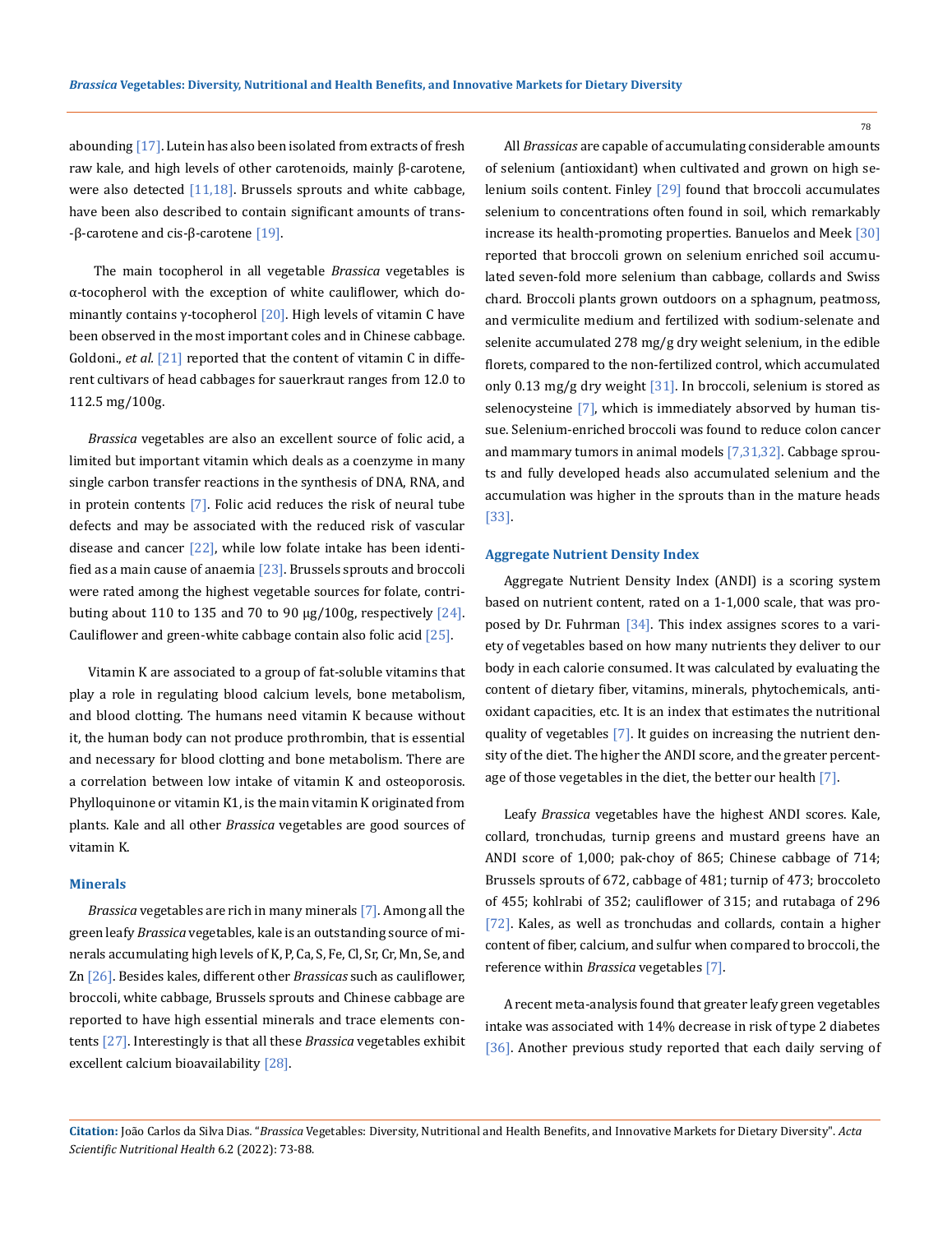leafy green vegetables produces a 9% decrease in risk of type 2 diabetes [37]. Khan., *et al.* [38] saw that oral feeding of *B. juncea* diet (10% w/w) for 60 days to normal rats led to significant hypoglycemic effect. This effect was attributed to stimulation of glycogen synthetase (leading to increase in hepatic glycogen content) and suppression of glycogen phosphorylase and other gluconeogenic enzymes.

# **Health benefits**

# **Introduction**

*Brassica* vegetables contain about 50 different glucosinolates, a group of secondary plant metabolites found mainly in the *Brassicaceae* family. Glucosinolates are associated to disease protection. Epidemiological data show that a diet rich in *Brassicas* can reduce the risk from distinct and diverse forms of cancers and that the risk can be substantially reduced by an intake of at least 10g per day [39-43]. Epidemiological studies have reported that diets rich in broccoli, may reduce the risk of prostate cancer, and consumption of one or more portions of broccoli per week can reduce the incidence and the progression from localized to aggressive types of prostrate cancer  $[42]$ . The evidence regarding the anticarcinogenic effect of phytochemicals in *Brassicas* are those from *in vivo* studies, mainly with broccoli, using human volunteers and animal models [42-44]. In order to provide evidence of the relationship between whole broccoli and cancer prevention, Farnham., *et al.* [46] investigated the diversity of induction of the phase II detoxification enzyme quinone reductase, in murine hepatoma cells, by 71 inbred and 5 hybrid lines of broccoli. They found that the rate of induction of quinone reductase in hepa 1c1c7 by the broccoli inbred lines ranged from 0 to 15,000 units and that the rate of induction was highly correlated  $(r = 0.85)$  to the concentration of glucoraphanin in each broccoli inbred. Besides broccoli, kale and Brussels sprouts, exhibited also protection against prostate cancer, breast cancer, lung cancer and chemically induced cancers [39-43].

Among the effects that the consumption of *Brassica* vegetables and glucosinolates has on human health, they rank and rise for their anti-cancer, antioxidant, anti-inflammatory, anti-diabetic, anti-microbial, anti-parasiticidal, anti-mutagenicity, antiglycation, antifibrotic, antispasmodic, bone formation and cholinesterase inhibitory activities [47].

Higher antioxidant potential of *Brassica* vegetables is also due to their higher content of phenolic bioactive compounds [48]. This 79

higher content of phenolics has been associated with beneficial health effects, such as reduced risk of age-related chronic diseases, and advantageous manipulation of gut microbiota [49]. In this article we will analyse only the flavonoids since they are the most common and widely group of *Brassica* phenolics.

#### **Glucosinolates**

*Brassica* vegetables are the richest sources of glucosinolates in the human diet. Research studies of glucosinolate profiles reveal significant quantitative and qualitative differences among accessions within each *Brassica* group, developmental stages, plant parts, climatic conditions, and agronomic practices [43]. Kushad., *et al.* [50] found in 65 cultivars of brocolli, that glucoraphanin was the main glucosinolate and that there was more than 27-fold difference between the highest concentration in 'Brigadier' and the lowest concentration in 'EV6-1'. Fahey., *et al.* [51] evaluated glucosinolate content of broccoli sprouts and found that they have 20- to 50-fold higher glucosinolates contente than tissue from mature plants. In broccoli heads, the most significant glucosinolates are glucoraphanin, glucobrassicin, progoitrin, and gluconasturtiin [7,50,52,53].

Hansen., *et al.* [54] also reported in their survey with 21 cultivars of red cabbage and 6 green-white cabbages, that there was a remarkable variation in the concentration of the individual glucosinolates between the cultivars investigated. Red cabbage cultivars were found to have substantially higher concentrations of glucoraphanin in comparison to green-white ones. There were also significant differences within the red cabbage cultivars. In the red cultivars investigated 'Rodima' contained the highest concentration with 7.4 mg/g dry weight glucoraphanin whereas 'Primero' contained the lowest concentration containing only 0.6 mg/g dry weight. The green-white cabbage cultivars had substantially higher levels of glucoiberin in comparison to red ones. The green-white cabbage 'Bartolo' had the highest level of 7.4 mg/g dry weight, whereas the 'Candela' contained the lowest level of 1.7 mg/g dry weight. The red cultivars ranged from approximately 3 mg/g dry weight to 0.3 mg/g dry weight. The red cabbages cultivars were also found to have substantially higher concentration of gluconasturtiin in comparison to the green-white ones. The 'Amager Garo' contained the highest concentration whereas 'Primero' contained the lowest, 1 and 0.1 mg/g dry weight, respectively.

A great number of glucosinolates have been identified in green- -white cabbages, namely glucoraphanin, glucoiberin, gluco-

**Citation:** João Carlos da Silva Dias*.* "*Brassica* Vegetables: Diversity, Nutritional and Health Benefits, and Innovative Markets for Dietary Diversity". *Acta Scientific Nutritional Health* 6.2 (2022): 73-88.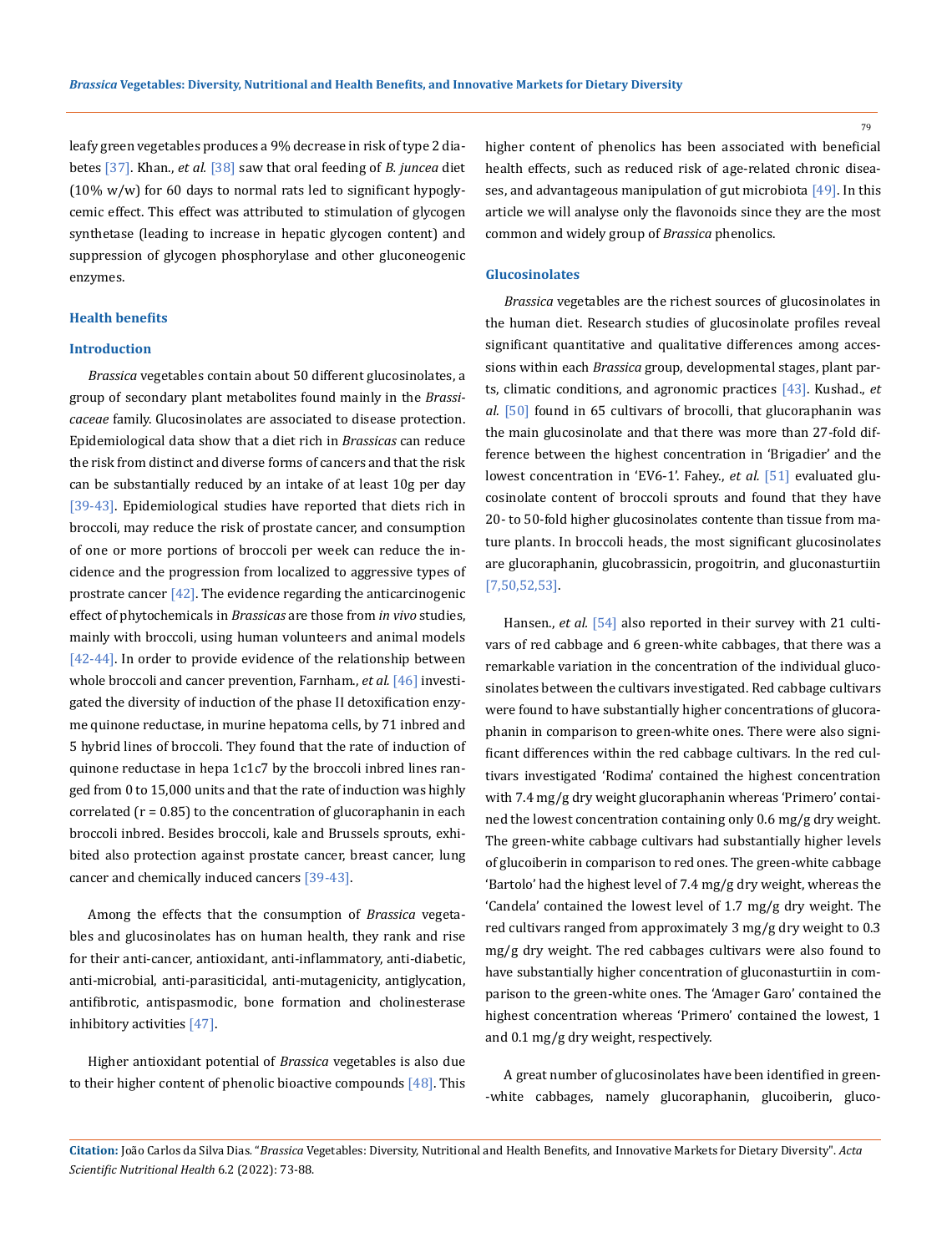brassicin, progoitrin, gluconasturtiin, sinigrin, epiprogoitrin, gluconapoleiferin, glucoalisin, gluconapin, 4-hydroxybrassicin, glucobrassicanapin, methoxyglucobrassicin, and neoglucobrassicin [43,55]. In cauliflowers, Brussels sprouts, kohlrabi, collards, kales and tronchudas the main glucosinolates are glucobrassicin, progoitrin and sinigrin  $[43,52,55,56]$ . Brussels sprouts also contained substantialy amounts of gluconapin [43,50].

Identical variations were also detected in turnips and rutabagas. Carlson., *et al.* [57] analysed for fourteen glucosinolates 29 cultivars of turnips and 12 rutabagas. The major glucosinolates in turnip roots were progoitrin, gluconasturtiin and glucobrassicin. In rutabaga roots besides these three glucosinolates there was glucoerucin. In another study Carlson., *et al.* [58] compared the glucosinolates levels in tops and roots of 21 selected cultivars of turnip: 14 cultivars recommended for human consumption of either tops or tops and roots; 5 cultivars recommended for consumption of roots; and 2 cultivars used for animal feed. The research showed substantialy lower levels of progoitrin and 1-methylpropyl glucosinolates in tops and roots of cultivars used as vegetables, comparing to those grown for animal feed. Contents of 1-methylpropyl, gluconapin, and glucobrassicanapin glucosinolates were higher in turnip tops than in roots; while progoitrin, glucoerucin, glucoerucin, gluconapoleiferin, glucoalyssin, gluconasturtiin, glucobrassicin glucosinolates and total glucosinolates were all higher in the roots.

Yang and Quiros [59] made a survey to study the aliphatic, indolic and aromatic glucosinolates variation in young leaves of 82 cultivars of *B. rapa* made up of the following crops: Chinese cabbage, pak-choy, mizuna, komatsuna, turnip, broccoleto and rapeseed. They identified 14 distinct glucosinolates present. They do not found distinct glucosinolates but their amount varied largely among cultivars and morphotypes, with the exception of the Chinese cabbages that have a tendency to contain similar amount and glucosinolate profile. glucobrassicanapin, gluconapin (aliphatic), glucobrassicin, neoglucobrassicin (indolic), and gluconasturtiin (aromatic) are the main glucosinolates in most of the cultivars investigated. It was found in three turnips ('Kenshin Kabu', Kamo Kabu' and 'Royal Crown' *-* all from Japan) two glucosinolates not commonly found in *B. rapa* and in other *Brassica* species (2-methyl-2propenyl and n-butyl). The absence of glucoraphanin (the most common glucosinolate in broccoli) was found in all the 82 accessions of *B. rapa* surveyed which indicates that only functional *Brgsl*-*Alk* alleles are present in *B. rapa*.

Turnip contain higher total glucosinolates than Chinese cabbage and rapeseed, but the variation between the last two crops was not significant. The mean total aliphatic glucosinolates in turnip, Chinese cabbage, and rapeseed was significantly different (P < < 0.01). Total aliphatic glucosinolates of Chinese cabbage was significantly lower than that of turnip and rapeseed  $(P = 0.05)$ . The methylsufinylalkyl/alkenyl means were also significantly different in these three *Brassicas* (P < 0.05), but the variation was only significant between that of Chinese cabbage and turnip ( $P < 0.05$ ). Overall, aliphatic glucosinolates amount in Chinese cabbage is significantly lower than indolic glucosinolates amount  $(P < 0.01)$ . Pak-choi does not have a high content of aliphatic glucosinolates either, although its aliphatic glucosinolates amount is higher than its indolic glucosinolates amount. Turnip, broccoleto, and rapeseed all have significantly higher aliphatic glucosinolates amount than indolic glucosinolates amount  $(P < 0.01)$ .

Turnip 'Tokyo Top' contained the highest amount of total (7.452 µmol/g fresh weight leaf tissue) and aliphatic glucosinolates (6.823 µmol/g fresh weight leaf tissue). In opposition, Chinese cabbage 'Matsushima' contain only 0.011 µmol/g fresh weight of aliphatic glucosinolates and an unknown cultivar of Chinese Cabbage from Taiwan, lacked aliphatic glucosinolates. Turnip 'Tokyo Top', had also the highest content of 5-C side-chain glucosinolate (3.324 µmol/g fresh weigh leaf tissue), while its 4-C side-chain glucosinolate amount (3.499 µmol/g fresh weigh leaf tissue) was also rather high in comparison to other *B. rapa* evaluated.

All these results put forward that there are considerable differences in the health benefits among *Brassicas* species and cultivars, which is important not only from a health perspective, but also as a marketing mechanism to advocate and promote a particular cultivar.

Glucosinolates and their hydrolysis products, are also responsible for the bitter taste, sulfurous aroma and pungency of *Brassica* species. These taste and flavor sensory perceptions depend if *Brassicas* are consumed raw or cooked and they can be objected and disapproved or appreciated and valued by consumers. In sensory perception panels bitter and pungent notes are, in general related with increase values of total glucosinolates. In broccoli Schonhof., *et al.* [60] reported that the genotypes with the highest total glucosinolate values ( > 400 mg/100g fresh weight) had most intense

**Citation:** João Carlos da Silva Dias*.* "*Brassica* Vegetables: Diversity, Nutritional and Health Benefits, and Innovative Markets for Dietary Diversity". *Acta Scientific Nutritional Health* 6.2 (2022): 73-88.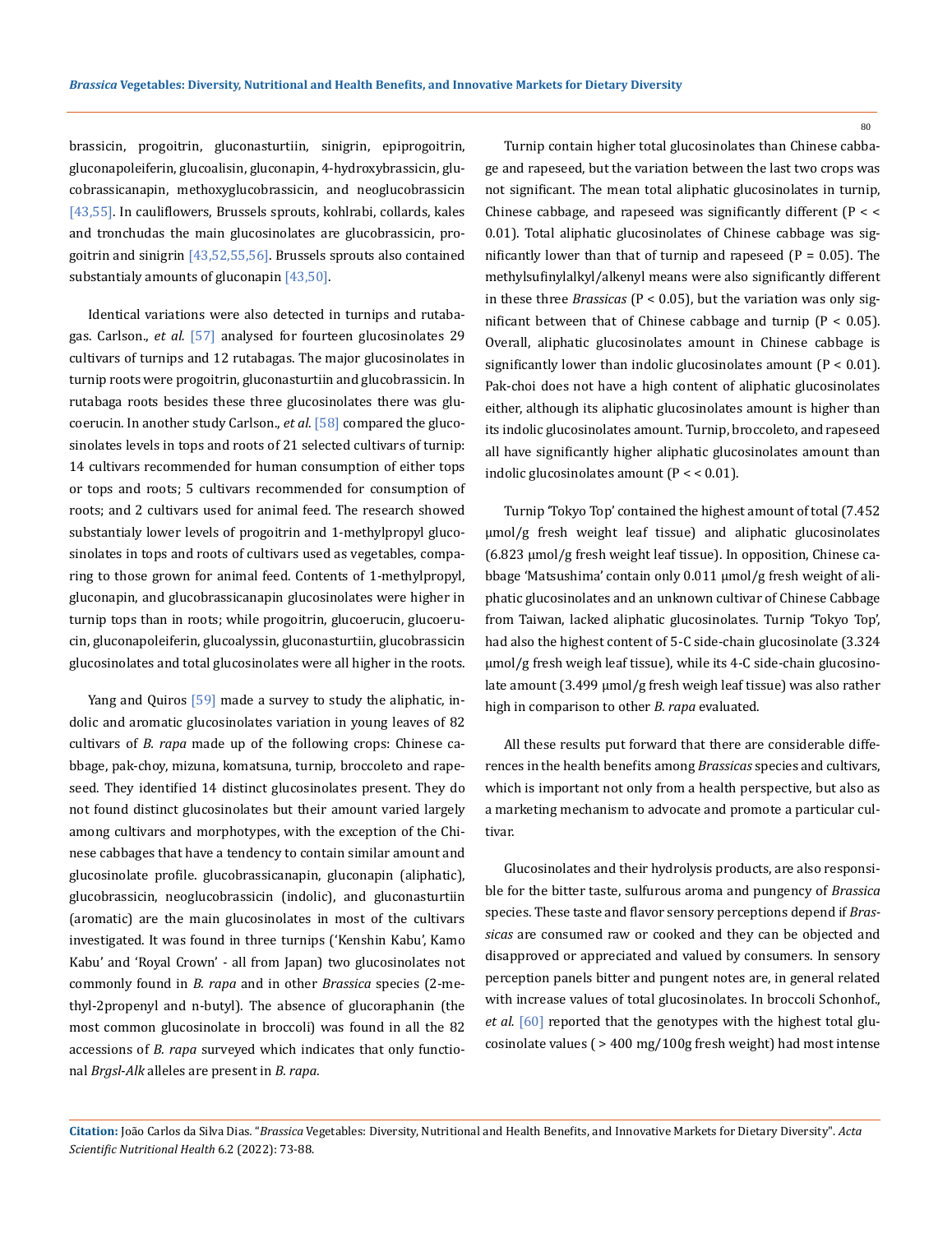and bitter sensory notes than those with total glucosinolate concentrations below 20 mg/100g fresh weight.

#### **Flavonoids**

Flavonoids are importante in the maintenance of good health and in the prevention of multiple diseases associated to oxidative stress such as cancer, coronary heart disease and atherosclerosis [43].

Miean and Mohamed  $[61]$  examined the flavonoid amount of 62 vegetables and detected that broccoli, cauliflower, kailan, green- -white cabbage, and Chinese cabbage, had between 148 and 219 mg/kg of flavonoids. Broccoli had myricetin, quercetin, and luteolin; cauliflower had myricetin and quercetin; kailan had quercetin and apigenin; and green-white cabbage had only myricetin. In a complementary research, Hertog., et al. [62] calculated the metanol-extracted flavonoids from edible part of 28 vegetables and notice that quercetin levels, of most of them, were below 10mg/kg, except in broccoli (30 mg/kg), in kale (110 mg/kg), and in onion (486 mg/kg). Turnip, broccoli, and kale had 48, 72, and 211 mg/kg of kaempferol, respectively. Kaempferol had also been identified in green-white and tronchuda cabbage leaves [63,64].

Moreno., *et al.* [65] found that the major flavonol in broccoli florets are quercetin and kaempferol, representing up to 90% of the total flavonoids amount. The favonoids amount in 'Marathon' and 'Lord' broccoli florets was 6 mg/100g fresh weight. Gliszczynska- -Swiglo., *et al.* [66] report that quercetin and kaempferol contents in broccoli inflorescence varied from 1.4 to 8.1 mg/100mg fresh weight and from 3.6 to 21.3 mg/100g fresh weight respectively.

# **Innovative markets for dietary diversity**

# **Introduction**

Breeding trends within *Brassicas* can be broadly divided into three categories: i) Crop improvement: addressing the needs of the growers including increased yields, stability in performance, timely maturity, disease and pest resistance; ii) Product improvement: aimed at meeting consumer demands which include complex character traits like appearance, storage quality, taste, flavor and enhanced nutritional values; and iii) Attractive product concepts that can stimulate *Brassicas* consumption like new or under exposed cultivars with desirable consumer attributes, products delivering improved or high nutrition content, and products delivering convenience or ready-to-use.

Because yield and quality are the important traits to the producer, *Brassica* breeders have historically applied significant selection pressure to these traits. Besides it is unusual farmers to be paid for nutritive components. So there have not been monetary motivation for producers to give attention to dietary traits. Although nowadays consumers are becoming more aware of these dietary and nutritional traits and their health benefits and so breeders and producers need to fullfill this demand.

#### **Breeding for healthy glucosinolates**

# **Introduction**

*Brassica* breeding objectives should include increase of healthy glucosinolates content. Although breeding *Brassicas* for improved glucosinolate content is a hard target that need know-how and skills in many disciplines, such as, breeding, biochemistry, sensory panels, and soil science. Two case studies of breeding for hight content healthy glucosinolates are presented in this article: "'Beneforté' a super healthy broccoli bred" and "Selection of baby turnips with high content of healthy glucosinolates".

#### **'Beneforté' a super healthy broccoli bred**

'Beneforté' broccoli is a product of conventional breeding (no [genetic manipulation\)](https://www.healthpedian.org/genetically-modified-foods-benefits-and-risks/), developed by British scientists at the John Innes Centre and the Institute of Food Research, as a cross between a standard broccoli and a glucosinolate-rich wild specie *Brassica villosa* from southern Italy. The development and commercialisation of 'Beneforté' broccoli can be considered in three phases. Fistly, the development of hybrids between the wild specie *B. villosa* and a standard broccoli. Secondly the mapping of quantitative trait loci (QTLs) in segregating backcross populations developed from these F1 hybrids and the identification of a major QTL on linkage group 2 that determined the levels of methionine-derived glucosinolates. Thirdly, the development of high quality F1 hybrid cultivars containing the high glucoraphanin trait and large- -scale field trials to certify the high glucoraphanin phenotype over many year in diferente environments. The development programme has led to the commercialization of high glucoraphanin broccoli hybrids with the trade mark 'Beneforté' broccoli [67].

In other words, 'Beneforté' broccoli is a new form of broccoli that contains a single Myb28 allele derived from the wild specie *B. villosa* that accumulates 3-fold higher level of the glucosinolate glucoraphanin in its florets than common broccoli cultivars grown in

**Citation:** João Carlos da Silva Dias*.* "*Brassica* Vegetables: Diversity, Nutritional and Health Benefits, and Innovative Markets for Dietary Diversity". *Acta Scientific Nutritional Health* 6.2 (2022): 73-88.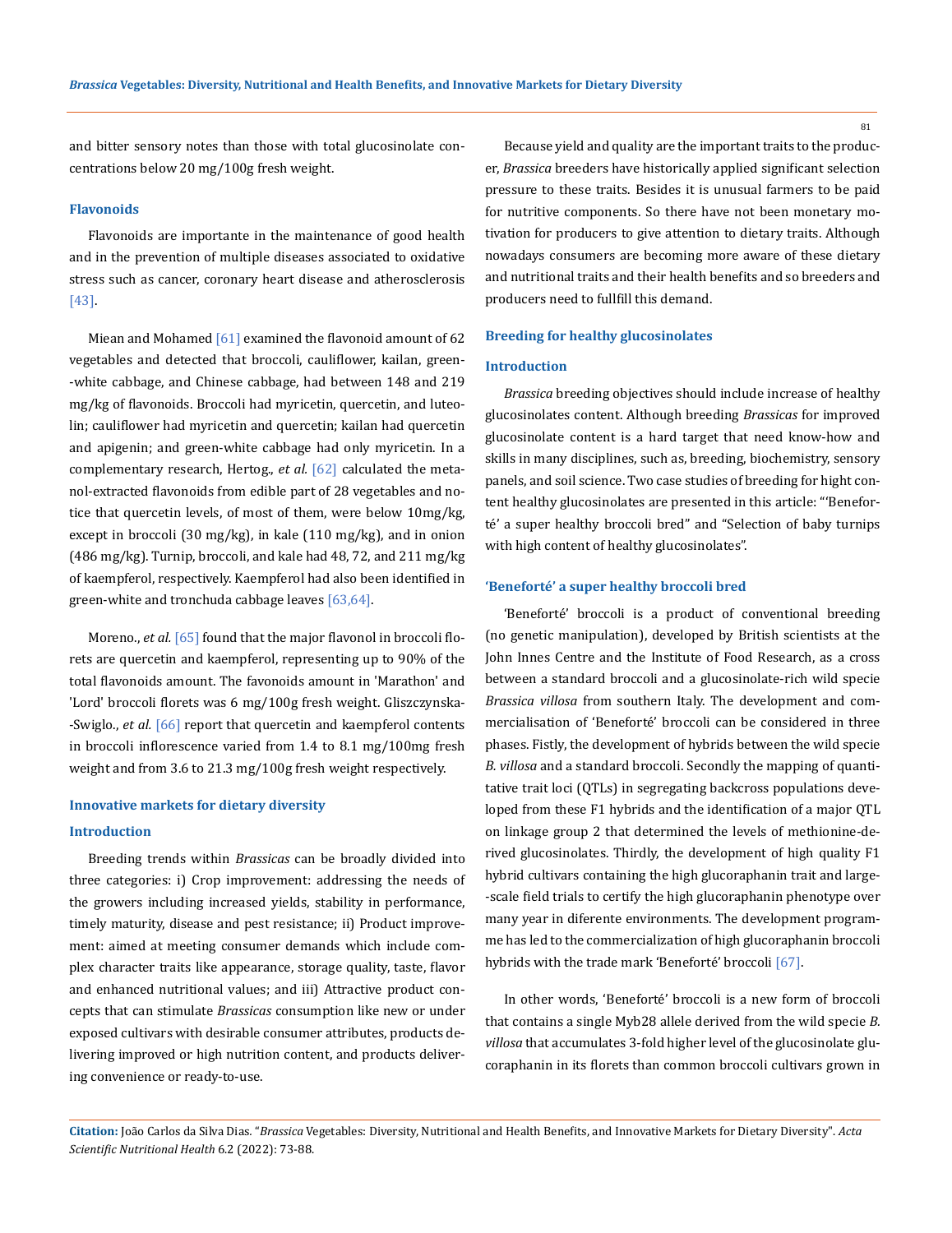the same condition. And have levels of other health glucosinolates, minerals and vitamins similar to other broccolis.

When consumed glucoraphanin is degraded by hydrolysis into the bioactive isothiocyanate sulforaphane. Studies have confirmed that eating 'Beneforté' broccoli results in two to four times higher level of sulforaphane in the blood compared with standard broccoli. Sulforaphane possess multiple anti-cancer effects, such as acting as inhibitors, blocking phase 1 enzymes that convert procarcinogens to carcinogens, regulating phase 2 detoxification enzymes and thus promoting the body's ability to get rid of potential carcinogens, reducing chronic inflammation and perhaps most critically, through the induction of cytoprotective enzymes an antioxidant gene expression.

As the evidence in favour of 'Beneforté' broccoli is mounting, we are beginning to see that these benefits may not be only limited to potential for cancer protection. One recent study found that glucoraphanin-rich 'Beneforté' broccoli can help re-tune our metabolism, activating natural defences to make sure that our metabolic system *-* mitochondria *-* functions well. By doing this, 'Beneforté' could perhaps offer protection against conditions associated with ageing, such as diabetes type 2, cardiovascular disease along with some forms of cancer [67].

Following successful preliminary studies, it looks as though the active broccoli component sulforaphane has the ability to block specific destructive chemicals, called metalloproteinases, as well as blocking inflammation, thus protecting against cartilage destruction. Based on this finding, researchers are now undertaking a human trial with 'Beneforté' broccoli to see what impact it will have on the joints of patients with arthritis. It looks increasingly likely that sulforaphane, so abundant in broccoli 'Beneforté', favourably regulates certain key signalling pathways relevant to preventing various chronic diseases associated with ageing.

# **Selection of baby turnips with high glucosinolate content**

As referred in *B. rapa* turnips and broccoletos have higher content of aliphatic glucosinolates than Chinese cabbages and pak- -choys and some turnips, like 'Tokyo Top' have much higher total glucosinolate content than other turnips and oriental *Brassicas* [59]. So the development of new cultivars of turnips with health benefits derived from high glucosinolate content is real. Breeders can be effective in meeting this target if selection is successful and if there is an accessible technique to measure the content of the glucosinolates, which is the case.

# **Attractive product concepts that can stimulate Brassicas consumption**

## **Introduction**

In this section are presented six case studies of attractive product concepts that can stimulate *Brassicas* consumption: i) Greens revolution with *Brassicas* baby leaf; ii) Gluten free veggie wraps and rolls with flat shape white cabbage; iii) Kohlrabi raw veggie sticks; iv) Detox *Brassicas* juice; v) *Brassica* sprouts and micro-greens; and vi) *Brassicas* as vehicle for selenium supplementtion.

## **Greens revolution with Brassicas baby leaf**

Baby leaf greens are young, freshly grown salad vegetables harvested when they are 15 to 25 days old and ready-to-use. They are more tender, tasty and bite-sized. The blends of baby leaf greens with *Brassicas* besides fiber, glucosinolates, polyphenols and other anti-oxidants they are an excelent source of minerals, of vitamin K, and they offer more vitamin C than one orange or an apple, and more available calcium than enriched milk.

There are "ocidental" and "oriental" *Brassica* blends of baby leaf greens ready-to-use. In the ocidental blends we can found besides baby kale and baby mizuna, baby spinach, baby green and red Swiss chards, baby green and red oak, baby romaine and baby red lola rosa leaf lettuces, and baby green and red radicchio leaf chicory. The chicory leves gaves the pleasant bitterness. The vegetables of the oriental *Brassica* blends of baby leaf greens are pack-choy, tatsoi, mizuna, choy sum, and Chinese mustard (*B. juncea*). Tatsoi is the 'gourmet' in the oriental blend. It has a agreeable and syrupy flavor like a mild mustard flavor. When is mixed with other baby leaf it augment the flavor and nutritional value. Mizuna has succulent green leaves with a light oriental flavor. The taste of the oldest leaves are similar to leaf chicory but without the bitterness. Chinese mustard gaves the hot bit-spicy flavor in the oriental blend.

Looking for the blends of *Brassica* baby vegetables we found only three families: i) *Brassicaceae*, with kale, pack-choy, tatsoi, mizuna, choy-sum and Chinese mustard; ii) *Chenopodiaceae* with Swiss chard and spinach; and iii) *Asteraceae* with lettuce and chicory. The vegetables of the *Chenopodiaceae* family are among the greater oxalate dense vegetables, but also excellent sources of fi-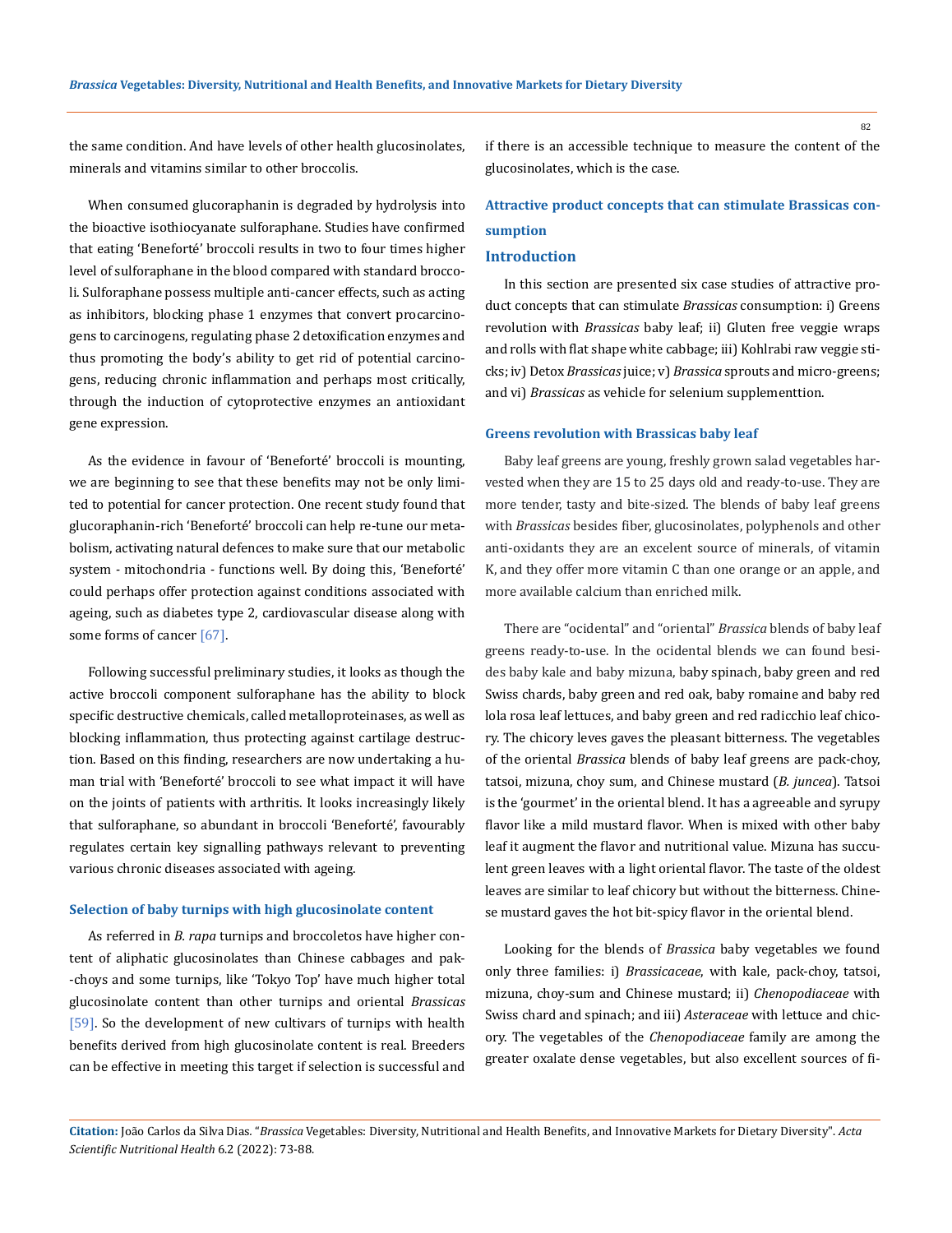ber, vitamins, carotenoids and flavonoids, calcium and manganese. Those of the *Asteraceae* family are rich in conjugated quercetin, flavonoids, and tocopherols. All those vegetables have high ANDI [7,68].

Because each *Brassica* and each vegetable contains an unique combination of minerals and nutraceuticals a great diversity of *Brassicas* and other vegetables is good in the blends of baby leafy greens [43]. Besides they all give different textures and flavors.

# **Gluten free veggie wraps and rolls with flat shape white cabbage**

"Cabbage wraps and rolls" is a concept based on a square cabbage leaf from specifically selected flat shape, thin vein, and fine leaf structure white cabbage cultivars with a mild flavor and hight glucosinolate and vitamin C contents. The flat shape white cabbage makes it easy to cut. These leaves can be used as a roll or a wrap. They are healthier than the traditional Chinese rolls or Mexican tortillas wraps and suitable for use in a low calorie, gluten free, cholesterol free diet. These leaves of the flat shape cabbage can also be used for sushi, lasagna, or as part of a healthy gluten free veggie sandwich.

#### **Kohlrabi raw veggie sticks**

Kohlrabi as a cole crop*,* has healthy glucosinolates, high vitamin C and anti-oxidant content. It is a precious vegetable because of its crunch stem. It has a taste and consistency analogous to that of a broccoli stem, but with a flavor that is sweeter and less sulfurous.

As referred, in Germany and Austria, where kohlrabi is very popular, bulbous stem is cooked before eating. But its sweet flavour and taste (different from turnip) and crunchy flesh makes it ideal for eating raw. Instead of fried potatos, kohlrabi raw veggie sticks can be used (alone or with raw carrots) as a delicious healthy snack. Besides in oppositition to potato cuted kohlrabi does not oxidise after cutting or discolour when exposed to the air which means long shelf live.

# **Detox Brassicas juice**

In the British "*Daily Mail*" Online newspaper of 21 July 2008 there was a new that broccoli juice helped patient Ray Wiseman, 79 years old, to beat a bladder cancer diagnosed him five years ago [69]. The physicians did not forecast and await him to survive. But the patient took a broccoli juice every day prepared by his wife Joan. For each half-tumbler dose she combines a head of broccoli with some apples and carrots to improve the taste. Mr. Ray credits his morning glass of broccoli juice with halting the disease and his healing. The scans show that his cancer has stopped spreading and his recovery. This episode confirmed the study of Munday., *et al.* [70] of the inhibition of N-butyl-N-(4-hydroxybutyl) nitrosamine induced rat bladder carcinogenesis by broccoli sprouts that are a rich source of several isothiocyanates, an important group of breakdown products of glucosinolates. In another study Bhattacharya., *et al.* [71] observed also the inhibition of proliferation of bladder carcinoma cell lines *in vitro*, and in two rat bladder cancer models *in vivo* by allyl-isothiocyanate.

There are a lot of research that's focused on broccoli and the healing properties that this vegetable cole contains. Besides broccoli other *Brassicas* can be used for juice. The main *Brassicas* used are kales, Chinese cabbages and tronchudas. In United States many juicing companies offer juice-cleanse kale packages. Tronchudas and Chinese cabbages have superior juice production, less bitter flavor and equivalente nutritional value than kales. Besides *Brassicas* the detox juice usually have other vegetables (spinach, celery, parsley, coriander, fennel, cucumber, zucchini, carrots and ginger), or fruits (apples, kiwi, orange and lemon) to improve the taste and to have the maximum minerals and nutraceuticals [7]. The choice of vegetables and fruits for juice is made according to consumer preferences.

# *Brassica* **sprouts and micro-greens**

Technically there are differences between sprouts and micro- -greens. Sprouts are newly germinated seeds with immature cotyledons and tiny roots. They are harvested before the development of true leaves. When grown in dark conditions without soil and fertilizers, the seeds are fed solely with clean water and air. The nutrients are supplied by the seed embryo and cotyledons. When grown in light conditions the cotyledons are green. Sprouts are eaten as a whole plant including stem, root and immature cotyledons. Growing period is short, ranging from 3-7 days.

Micro-greens on the other hand are grown in soil or soil substrate with sunlight or grown light. Micro-greens have entirely expanded cotyledons and a pair of very small partly developed true leaves. Repeated rinsing is done to prevent spoilage. The ideal day lenght is between 12 and 16 hours. The growing period ranges from 7 to 14 days. At the time of harvest the micro-greens are cut above the roots and are eaten along with stem and true leaves but not the roots.

**Citation:** João Carlos da Silva Dias*.* "*Brassica* Vegetables: Diversity, Nutritional and Health Benefits, and Innovative Markets for Dietary Diversity". *Acta Scientific Nutritional Health* 6.2 (2022): 73-88.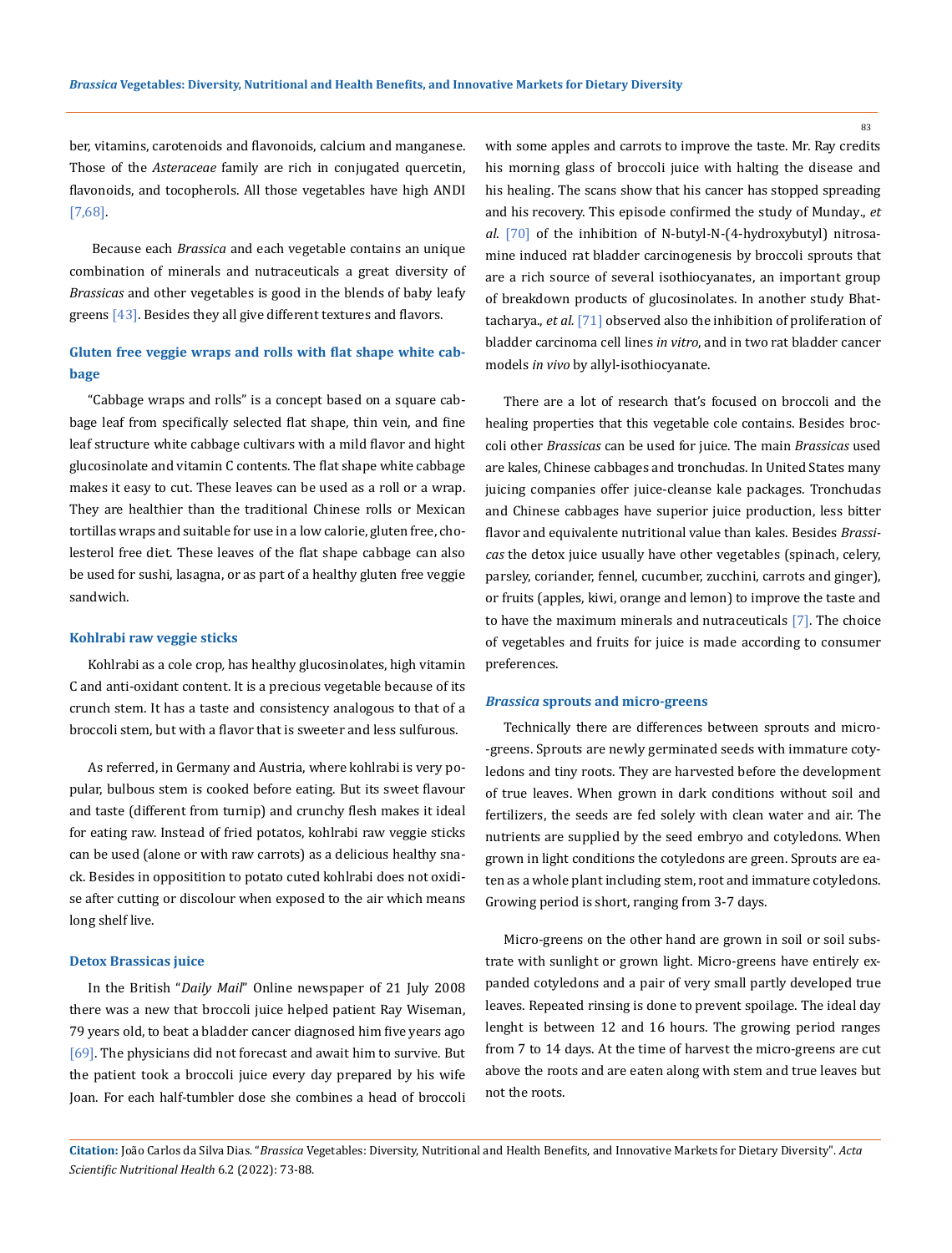*Brassica* sprouts and micro-greens are nutritious and healthy food loaded with enzymes, bioavailable minerals, vitamins antioxidants and phytochemicals. There is no aliment in the earth higher in enzymes than sprouted seeds. To obtain the best benefits of enzyme combination and concentration, the sprouts need to be eaten when the enzyme activity is high which is generally, depending in the *Brassica* specie and cultivar, between two and seven days of sprouting.

Tribulato., *et al.* [72] made a study of health beneficial compounds in seeds and sprouts of 22 different crops of *Brassicaceae* including 7 *B. oleracea* (two broccoli, one Brussels sprouts, one kale and three savoy cabbages) and 3 *B. rapa* (all broccoletos) vegetables. The presence of every glucosinolates was detected in all the 10 *Brassica* vegetables in seed and sprouts at 0 days (90% of germination process) and after seven days, demonstrating the persistence of the glucosinolates following the germination process. Eleven glucosinolates were detected in the 10 *Brassicas*: glucoiberin, progoitrin, sinigrin, glucoraphanin, sinalbin, gluconapin and glucoerucin (all seven aliphatic); 4-hidroxyglucobrassicin, glucobrassicin, neo- -glucobrassicin (all three indolic); and gluconasturtiin (aromatic). From those eleven glucosinolates detected only four, 4-hidroxyglucobrassicin, glucobrassicin, neo-glucobrassicin and gluconasturtiin were detected in all the 10 *Brassicas*. The glucosinolates sinalbin and gluconapin were only detected in the 3 broccoletos evaluated, but they do not have sinigrin, glucoraphanin and glucoerucin.

Vale., *et al.*[73] observed that *B. oleracea* sprouts of red cabbage, broccoli, Galega kale and tronchuda cabbage had a higher amount of aliphatic glucosinolates than indole glucosinolates (opposed to the profile stated for most of cole crops mature plants), being sinigrin, glucoiberin, glucoraphanin and progoitrin the major compounds in the sprouts. Galega kale sprouts had the highest glucosinolate amount, principally sinigrin and glucoiberin, which are known for their beneficial health effects. Tronchuda cabbage sprouts were notably rich in glucoraphanin, who was also one of the major glucosinolates in broccoli sprouts. Red cabbage exhibit a higher amount of progoitrin. Light exposure increment sprouts glucosinolate amount.

Consumption of sprouts of *Brassicas* are associated with reduced incidence or progression of various cancer diseases. Broccoli sprouts inhibit the growth of prostate cancer, urinary bladder cancer, ovarian cancer, breast cancer, lung cancer and skin tumors

[7,74,75]. The broccoli sprouts at the age of 3 days contain 10-100 time more glucoraphanin than the mature counterpart [76] due to which even a small amount of broccoli sprouts reduces the risk of cancer [77]. The main sprouts of *Brassica* consumed are broccoli, cabbage, kohlrabi, broccoleto, turnip and tatsoi.

Looking for micro-greens in a research performed by Xiao., *et al.* [78] the red cabage micro-greens had 6 times more vitamin C and 40 times more vitamin E than their mature counterpart.

# *Brassicas* **as vehicle for selenium supplementation**

As indicated selenium-enriched broccoli reduce colon cancer and mammary tumors [31,32]. Other distinct researches indicated an increase danger of cancer with low selenium diet [7]. Selenium deficiency in human diet are found in Northern Europe which may increase the risk of several diseases.

The ability of *Brassicas* to accumulate selenium can also be exploited as vehicle for nutrient supplementation. *Brassica* sprouts and micro-greens can be enriched in selenium using the method suggested by Bryszewska., *et al.* [79]. In this approach seeds are germinated using water with SeO2 addition. Piekarska., *et al.* [80] showed that *Brassica* sprouts of broccoli, green-white cabbage and mustard are very efficient in accumulating selenium, comparing with rye, when sprouts are sprinkled with water with 10 mg SeO<sub>2</sub>/L during germination. In broccoli the increase was of 2.60 µg/g (control) to 400.11 µg/g dry weight (enriched), in white cabbage was 4.05 to 381.95 µg/g and in mustard 3.55 to 138.30 µg/g dry weight. Such *Brassica* sprouts may then be used to correct selenium content as a functional food.

# **Conclusions**

*Brassica* vegetable crops are a unique and diverse group. They are highly nutritious and have unique flavor and taste. They are fundamental for balanced diets since they are good sources of dietary fiber, vitamin C, vitamin B6, vitamin K, minerals, and antioxidants glucosinolates and flavonoids, that exhibit antioxidant and anticarcinogen properties. They can accumulate considerable amounts of selenium when cultivate and grown on high-selenium content soils. Selenium may block and inhibit cancer by increasing immune activity and acting as an antioxidant. In this article we have highlight the nutritional and health benefits of vegetable *Brassicas*.

**Citation:** João Carlos da Silva Dias*.* "*Brassica* Vegetables: Diversity, Nutritional and Health Benefits, and Innovative Markets for Dietary Diversity". *Acta Scientific Nutritional Health* 6.2 (2022): 73-88.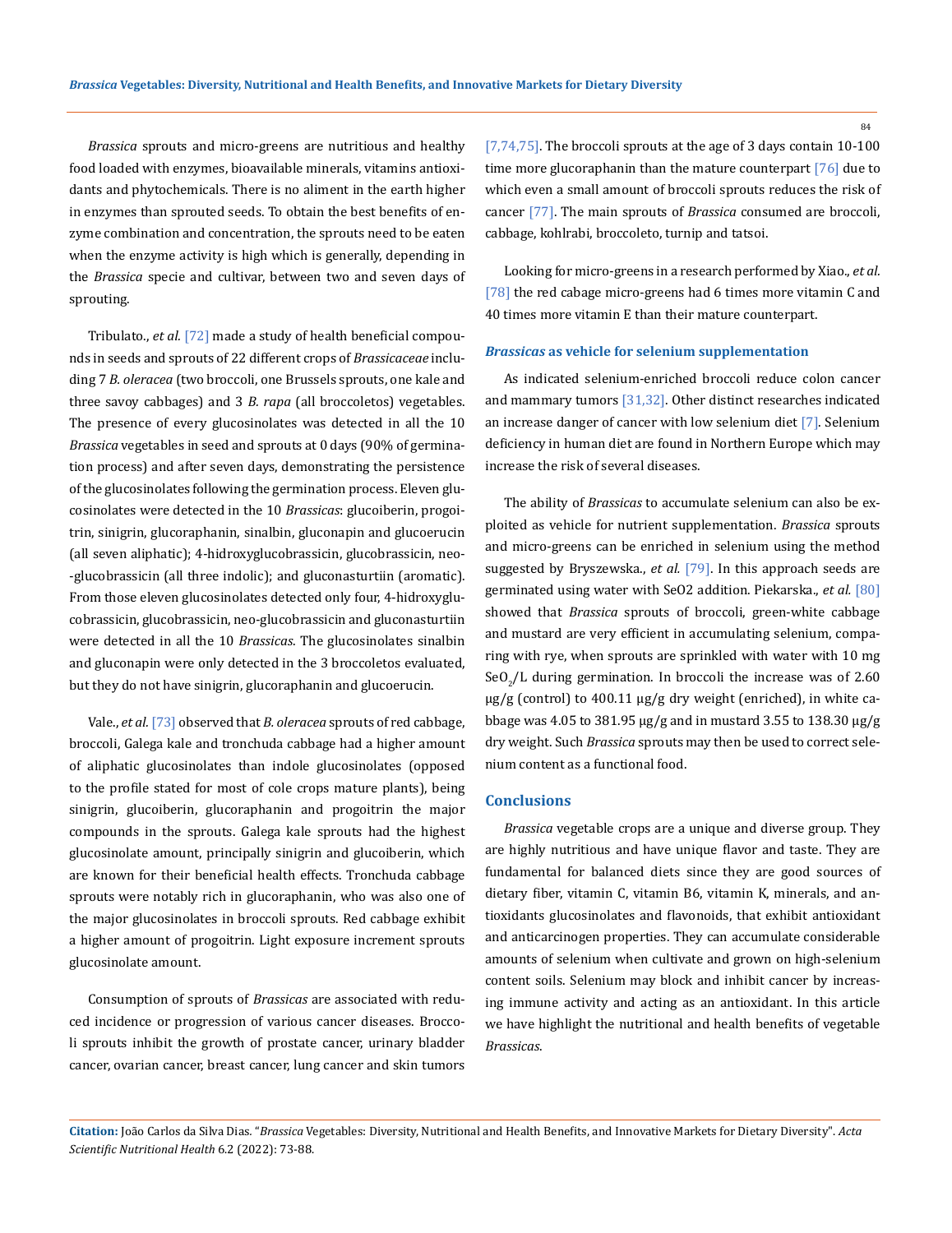Since *Brassicas* are rich in glucosinolates and therefore good for health, we presented two real examples of new products from selection and breeding with high healthy glucosinolates content: "'Beneforté' a super healthy broccoli bred", and "Selection of baby turnips with high content of healthy glucosinolates".

We show also six examples of consumer attractive product concepts, delivering improved or high nutrition and health content, and products delivering convenience or ready-to-use that can stimulate *Brassicas* consumption: "Greens revolution with *Brassicas* baby leaf"; "Gluten free veggie wraps and rolls with flat shape white cabbage"; "Kohlrabi raw veggie sticks"; "Detox *Brassicas* juice"; "*Brassica* sprouts and micro-greens"; and "*Brassicas* as vehicle for selenium supplementtion".

Because each specie and cultivar of *Brassicas* have a particular and exclusive miscellany of minerals and nutraceuticals a high and bulky diversity of *Brassicas*, as well as of other vegetables, should be eaten to assure and provide all the nutritional and health benefits.

# **Conflict of Interest**

Author has declared that no conflit of interest exists. **Bibliography**

- 1. [FAO \(Food and Agriculture Organization of the United Na](https://www.fao.org/faostat/en/)[tions\). FAOSTAT Database. Top exports of "Cabbages and Oth](https://www.fao.org/faostat/en/)er *Brassica s*[" and "Cauliflower and Broccoli" \(2021\).](https://www.fao.org/faostat/en/)
- 2. Morinaga T. "Interspecific hybridization in *Brassica*. VI. The cytology of F1 hybrids of *B. juncea* and *B. nigra*". *Cytologia* 6 (1934): 62-67.
- 3. U N. "Genome analysis in *Brassica* [with special reference to the](https://www.cabi.org/ISC/abstract/20057004479)  [experimental formation of](https://www.cabi.org/ISC/abstract/20057004479) *B. napus* and peculiar mode of fertilization". *[Journal of Japanese Botany](https://www.cabi.org/ISC/abstract/20057004479)* 7 (1935): 389-452.
- 4. Bailey LH. "The cultivated *Brassicas*". *Gent Herb* 1 (1922): 53- 108.
- 5. Dias JS. "Taxonomia das Couves Galaico-Portuguesas Utilizando Caracteres Morfológicos, Isoenzimas e RFLPs. PhD thesis (Dissertação de Doutoramento)". Universidade Técnica de Lisboa, Lisboa (1992).
- 6. [Crisp P. "The use of an evolutionary scheme for cauliflowers](https://ur.booksc.me/book/5775656/4066d6)  [in the screening of genetic resources".](https://ur.booksc.me/book/5775656/4066d6) *Euphytica* 31 (1982): [725-734.](https://ur.booksc.me/book/5775656/4066d6)
- 7. [Dias JS. "Minerals and Nutraceuticals in Vegetables and Their](https://www.2pressrelease.net/minerals-and-nutraceuticals-in-vegetables-and-their-human-health-benefits/)  Human Health Benefits". *Highlights [on Medicine and Medical](https://www.2pressrelease.net/minerals-and-nutraceuticals-in-vegetables-and-their-human-health-benefits/)  Science* [12 \(2021\): 27-71.](https://www.2pressrelease.net/minerals-and-nutraceuticals-in-vegetables-and-their-human-health-benefits/)
- 8. Fermenia A., *et al.* ["Effects of Heat Treatment and Dehydration](https://pubmed.ncbi.nlm.nih.gov/10563960/)  [on Properties of Cauliflower Fiber".](https://pubmed.ncbi.nlm.nih.gov/10563960/) *Journal of Agricultural and Food Chemistry* [47 \(1999\): 728-732.](https://pubmed.ncbi.nlm.nih.gov/10563960/)
- 9. Rahn CR., *et al.* "Chemical Characterization of Vegetable and Arable Crops Residue Materials: A Comparison of Methods". *Journal of the Science of Food and Agriculture* 79 (1999): 1715- 1721.
- 10. Cao G., *et al.* ["Antioxidant Capacity of Tea and Common Veg](https://pubs.acs.org/doi/10.1021/jf9602535)etables". *[Journal of Agricultural and Food Chemistry](https://pubs.acs.org/doi/10.1021/jf9602535)* 44 (1996): [3426-3431.](https://pubs.acs.org/doi/10.1021/jf9602535)
- 11. Kurilich A., *et al.* ["Carotene, Tocopherol and Ascorbate Con](https://pubmed.ncbi.nlm.nih.gov/10564019/)tents in Subspecies of *Brassica* oleracea". *[Journal of Agricul](https://pubmed.ncbi.nlm.nih.gov/10564019/)[tural and Food Chemistry](https://pubmed.ncbi.nlm.nih.gov/10564019/)* 47 (1999): 1576-1581.
- 12. Kushad MK., *et al.* ["Variation in Glucosinolates in Vegetable](https://pubmed.ncbi.nlm.nih.gov/10564014/)  Crops of *Brassica* oleracea". *[Journal of Agricultural and Food](https://pubmed.ncbi.nlm.nih.gov/10564014/)  Chemistry* [47 \(1999\): 1541-1548.](https://pubmed.ncbi.nlm.nih.gov/10564014/)
- 13. Kurilich AC., *et al.* ["Antioxidant capacity of different broccoli](https://pubmed.ncbi.nlm.nih.gov/12188607/)  (*Brassica* [oleracea\) genotypes using the oxygen radical absor](https://pubmed.ncbi.nlm.nih.gov/12188607/)bance capacity (ORAC) assay". *[Journal of Agricultural and Food](https://pubmed.ncbi.nlm.nih.gov/12188607/)  Chemistry* [50 \(2002\): 5053-5057.](https://pubmed.ncbi.nlm.nih.gov/12188607/)
- 14. Eberhard MV., *et al.* ["Correlation analyses of phytochemical](https://pubmed.ncbi.nlm.nih.gov/16159168/)  [composition, chemical, and cellular measures of antioxidant](https://pubmed.ncbi.nlm.nih.gov/16159168/)  activity of broccoli (*Brassica* [oleracea L. var. italica\)".](https://pubmed.ncbi.nlm.nih.gov/16159168/) *Journal of [Agricultural and Food Chemistry](https://pubmed.ncbi.nlm.nih.gov/16159168/)* 53 (2005): 7421-7431.
- 15. Granado F., *et al.* ["Bioavailability of carotenoids and tocopher](https://pubmed.ncbi.nlm.nih.gov/17138760/)[ols from broccoli:](https://pubmed.ncbi.nlm.nih.gov/17138760/) *In vivo* and *in vitro* assessment". *Experimen[tal Biology and Medicine](https://pubmed.ncbi.nlm.nih.gov/17138760/)* 231 (2006): 1733-1738.
- 16. Miyazawa M., *et al.* ["Volatile components of the leaves of](https://www.cabi.org/ISC/abstract/20053041335) *Brassica* rapa L. var. *perviridis* Bailey". *[Flavour and Fragrance Jour](https://www.cabi.org/ISC/abstract/20053041335)nal* [20 \(2005\): 158-160.](https://www.cabi.org/ISC/abstract/20053041335)
- 17. [Wills RBH and Rangga A. "Determination of carotenoids in](https://www.sciencedirect.com/science/article/abs/pii/030881469500226X)  Chinese vegetables". *Food Chemistry* [56 \(1996\): 451-455.](https://www.sciencedirect.com/science/article/abs/pii/030881469500226X)
- 18. [Lefsrud MG and Kopsell DA. "Kale carotenoids are unaffected](https://pubmed.ncbi.nlm.nih.gov/16506831/)  [by, whereas biomass production, elemental concentrations,](https://pubmed.ncbi.nlm.nih.gov/16506831/)  [and selenium accumulation respond to, changes in selenium](https://pubmed.ncbi.nlm.nih.gov/16506831/)  fertility". *[Journal of Agricultural and Food Chemistry](https://pubmed.ncbi.nlm.nih.gov/16506831/)* 54 (2006): [1764-1771.](https://pubmed.ncbi.nlm.nih.gov/16506831/)

**Citation:** João Carlos da Silva Dias*.* "*Brassica* Vegetables: Diversity, Nutritional and Health Benefits, and Innovative Markets for Dietary Diversity". *Acta Scientific Nutritional Health* 6.2 (2022): 73-88.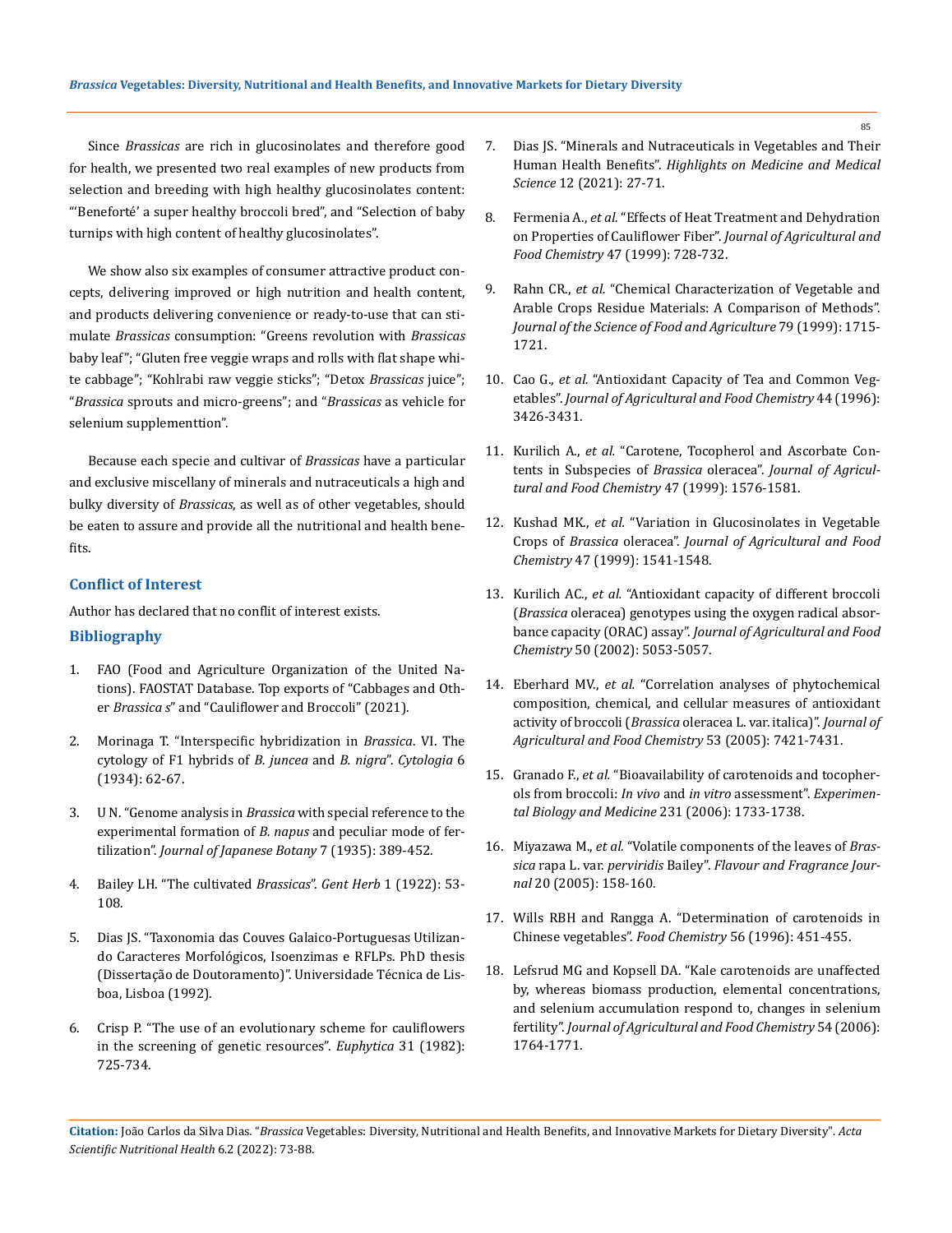- 19. [Podsedek A. "Natural antioxidants and antioxidant capacity of](https://www.sciencedirect.com/science/article/abs/pii/S002364380500188X)  *Brassica* vegetables: A review". *[Lebensmittel-Wissenschaft and](https://www.sciencedirect.com/science/article/abs/pii/S002364380500188X)  Technologie* [40 \(2007\): 1-11.](https://www.sciencedirect.com/science/article/abs/pii/S002364380500188X)
- 20. Piironen V., *et al.* ["Tocopherols and tocotrienols in Finnish](https://pubs.acs.org/doi/10.1021/jf00070a038)  [foods: Vegetables, fruits, and berries".](https://pubs.acs.org/doi/10.1021/jf00070a038) *Journal of Agricultural [and Food Chemistry](https://pubs.acs.org/doi/10.1021/jf00070a038)* 34 (1986): 742-746.
- 21. Goldoni JS., *et al.* ["Comparative study of vitamin C of cabbage](https://pubmed.ncbi.nlm.nih.gov/6625831/)  cultivars (*Brassica* [oleraceae L., var. capitata L.\), before and af](https://pubmed.ncbi.nlm.nih.gov/6625831/)[ter their processing in sauerkraut".](https://pubmed.ncbi.nlm.nih.gov/6625831/) *Archivos Latinoamericanos de Nutrición* [33 \(1983\): 45-56.](https://pubmed.ncbi.nlm.nih.gov/6625831/)
- 22. Bailey LB., *et al.* ["Folic acid supplements and fortification affect](https://pubmed.ncbi.nlm.nih.gov/12771346/)  [the risk for neural tube defects, vascular disease and cancer:](https://pubmed.ncbi.nlm.nih.gov/12771346/)  Evolving science". *[Journal of Nutrition](https://pubmed.ncbi.nlm.nih.gov/12771346/)* 133 (2003): 1961S-[1968S.](https://pubmed.ncbi.nlm.nih.gov/12771346/)
- 23. Bollheimer LC., *et al.* ["Folate and its preventive potential in](https://pubmed.ncbi.nlm.nih.gov/15927841/)  [colorectal carcinogenesis: How strong is the biological and](https://pubmed.ncbi.nlm.nih.gov/15927841/)  epidemiological evidence?". *[Critical Reviews in Oncology/He](https://pubmed.ncbi.nlm.nih.gov/15927841/)matology* [55 \(2005\): 13-36.](https://pubmed.ncbi.nlm.nih.gov/15927841/)
- 24. Konings EJM., *et al.* ["Folate Intake of the Dutch Population ac](https://pubmed.ncbi.nlm.nih.gov/11273852/)[cording to Newly Established Liquid Chromatography Data for](https://pubmed.ncbi.nlm.nih.gov/11273852/)  Foods". *[The American Journal of Clinical Nutrition](https://pubmed.ncbi.nlm.nih.gov/11273852/)* 73 (2001): [765-776.](https://pubmed.ncbi.nlm.nih.gov/11273852/)
- 25. Melse-Boonstra A., *et al.* ["Influence of processing on total,](https://pubmed.ncbi.nlm.nih.gov/12033813/)  [monoglutamate and polyglutamate folate contents of leeks,](https://pubmed.ncbi.nlm.nih.gov/12033813/)  cauliflower, and green beans". *[Journal of Agricultural and Food](https://pubmed.ncbi.nlm.nih.gov/12033813/)  Chemistry* [50 \(2002\): 3473-3478.](https://pubmed.ncbi.nlm.nih.gov/12033813/)
- 26. Tirasoglu E., *et al.* ["Determination of trace elements in cole](https://www.sciencedirect.com/science/article/abs/pii/S0022407304004042)  (*[Brassica oleraceae var. acephala](https://www.sciencedirect.com/science/article/abs/pii/S0022407304004042)*) at Trabzon region in Turkey". *[Journal of Quantitative Spectroscopy and Radiative Trans](https://www.sciencedirect.com/science/article/abs/pii/S0022407304004042)fer* [94 \(2005\): 181-187.](https://www.sciencedirect.com/science/article/abs/pii/S0022407304004042)
- 27. Puupponen-Pimia R., *et al.* ["Blanching and long-term freezing](https://onlinelibrary.wiley.com/doi/10.1002/jsfa.1589)  [affect various bioactive compounds of vegetables in different](https://onlinelibrary.wiley.com/doi/10.1002/jsfa.1589)  ways". *[Journal of the Science of Food and Agriculture](https://onlinelibrary.wiley.com/doi/10.1002/jsfa.1589)* 83 (2003): [1389-1402.](https://onlinelibrary.wiley.com/doi/10.1002/jsfa.1589)
- 28. Heaney RP., *et al.* ["Absorbability of calcium from](https://ift.onlinelibrary.wiley.com/doi/abs/10.1111/j.1365-2621.1993.tb06187.x) *Brassica* veg[etables: broccoli, bok choy, and kale".](https://ift.onlinelibrary.wiley.com/doi/abs/10.1111/j.1365-2621.1993.tb06187.x) *Journal of Food Science* [58 \(1993\): 1378-1380.](https://ift.onlinelibrary.wiley.com/doi/abs/10.1111/j.1365-2621.1993.tb06187.x)
- 29. [Finley JW. "Reduction of cancer risk by consumption of sele](https://pubmed.ncbi.nlm.nih.gov/12804017/)[nium-enriched plants: enrichment of broccoli with selenium](https://pubmed.ncbi.nlm.nih.gov/12804017/)  [increases the anticarcinogenic properties of broccoli".](https://pubmed.ncbi.nlm.nih.gov/12804017/) *Journal [of Medicinal Food](https://pubmed.ncbi.nlm.nih.gov/12804017/)* 6 (2003): 19-26.
- 30. [Banuelos G and Meek D. "Selenium Accumulation in Selected](https://pubs.acs.org/doi/abs/10.1021/jf60134a018)  Vegetables". *[Journal of Plant Nutrition](https://pubs.acs.org/doi/abs/10.1021/jf60134a018)* 12 (1989): 1255-1272.
- 31. Finley JW., *et al.* ["Cancer-Protective Properties of High Sele](https://pubmed.ncbi.nlm.nih.gov/11368655/)nium Broccoli". *[Journal of Agricultural and Food Chemistry](https://pubmed.ncbi.nlm.nih.gov/11368655/)* 49 [\(2001\): 2679-2683.](https://pubmed.ncbi.nlm.nih.gov/11368655/)
- 32. Finley JW., *et al.* ["Selenium from High Selenium Broccoli Pro](https://academic.oup.com/jn/article/130/9/2384/4686439)[tects Rats from Colon Cancer".](https://academic.oup.com/jn/article/130/9/2384/4686439) *The Journal of Nutrition* 130 [\(2000\): 2384-2389.](https://academic.oup.com/jn/article/130/9/2384/4686439)
- 33. Bibak A., *et al.* ["Concentration of 63 Elements in Cabbage and](https://www.tandfonline.com/doi/abs/10.1080/00103629909370382)  Sprouts in Denmark". *[Communications in Soil Science and Plant](https://www.tandfonline.com/doi/abs/10.1080/00103629909370382)  Analysis* [30 \(1999\): 2409-2418.](https://www.tandfonline.com/doi/abs/10.1080/00103629909370382)
- 34. [Fuhrman J. "The End of Diabetes: The Eat to Live Plan to Pre](https://www.goodreads.com/book/show/15820014-the-end-of-diabetes)[vent and Reverse Diabetes". Harper Collins Publishers, New](https://www.goodreads.com/book/show/15820014-the-end-of-diabetes)  [York \(2013\).](https://www.goodreads.com/book/show/15820014-the-end-of-diabetes)
- 35. [Dias JS and Imai S. "Vegetables Consumption and Its Benefits](https://www.researchgate.net/publication/316631106_Vegetables_Consumption_and_its_Benefits_on_Diabetes)  on Diabetes". *[Journal of Nutritional Therapeutics](https://www.researchgate.net/publication/316631106_Vegetables_Consumption_and_its_Benefits_on_Diabetes)* 6 (2017): [1-10.](https://www.researchgate.net/publication/316631106_Vegetables_Consumption_and_its_Benefits_on_Diabetes)
- 36. Carter P., *et al.* ["Fruit and vegetable intake and incidence of](https://pubmed.ncbi.nlm.nih.gov/20724400/)  [type 2 diabetes mellitus: systematic review and meta-analy](https://pubmed.ncbi.nlm.nih.gov/20724400/)sis". *BMJ* [341 \(2010\): c4229.](https://pubmed.ncbi.nlm.nih.gov/20724400/)
- 37. Bazzano LA., *et al.* ["Intake of fruit, vegetables and fruit juic](https://pubmed.ncbi.nlm.nih.gov/18390796/)[es and risk of diabetes in women".](https://pubmed.ncbi.nlm.nih.gov/18390796/) *Diabetes Care* 31 (2008): [1311-1317.](https://pubmed.ncbi.nlm.nih.gov/18390796/)
- 38. Khan BA., *et al.* ["Hypoglycemic action of Murraya Koeingii](https://pubmed.ncbi.nlm.nih.gov/7642200/)  (curry leaf) and *Brassica* [juncea \(mustard\): mechanism of ac](https://pubmed.ncbi.nlm.nih.gov/7642200/)tion". *[Indian Journal of Biochemistry and Biophysics](https://pubmed.ncbi.nlm.nih.gov/7642200/)* 32 (1995): [106-108.](https://pubmed.ncbi.nlm.nih.gov/7642200/)
- 39. Verhoeven DTH., *et al.* ["Epidemiological studies on](https://pubmed.ncbi.nlm.nih.gov/8877066/) *Brassica*  vegetables and cancer risk". *[Cancer Epidemiology, Biomarkers](https://pubmed.ncbi.nlm.nih.gov/8877066/)  and Prevention* [5 \(1996\): 733-751.](https://pubmed.ncbi.nlm.nih.gov/8877066/)
- 40. [Kohlmeier L and Su L. "Cruciferous vegetables consumption](https://pubmed.ncbi.nlm.nih.gov/23211939/)  [and colorectal cancer risk: meta-analysis of the epidemiologi](https://pubmed.ncbi.nlm.nih.gov/23211939/)cal evidence". *[FSEB Journal](https://pubmed.ncbi.nlm.nih.gov/23211939/)* 11 (1997): 369.
- 41. Brennan P., *et al.* ["Effect of cruciferous vegetables on lung can](https://pubmed.ncbi.nlm.nih.gov/16257343/)[cer in patients stratified by genetic status: a mendelian ran](https://pubmed.ncbi.nlm.nih.gov/16257343/)domisation approach". *Lancet* [366 \(2005\): 1558-1560.](https://pubmed.ncbi.nlm.nih.gov/16257343/)
- 42. [Traka M. "Broccoli consumption interferes with prostate can](https://www.researchgate.net/publication/282579578_Broccoli_consumption_interferes_with_prostate_cancer_progression_Mechanisms_of_action)[cer progression: mechanisms of action".](https://www.researchgate.net/publication/282579578_Broccoli_consumption_interferes_with_prostate_cancer_progression_Mechanisms_of_action) *Acta Horticulturae*  [867 \(2010\): 19-25.](https://www.researchgate.net/publication/282579578_Broccoli_consumption_interferes_with_prostate_cancer_progression_Mechanisms_of_action)

**Citation:** João Carlos da Silva Dias*.* "*Brassica* Vegetables: Diversity, Nutritional and Health Benefits, and Innovative Markets for Dietary Diversity". *Acta Scientific Nutritional Health* 6.2 (2022): 73-88.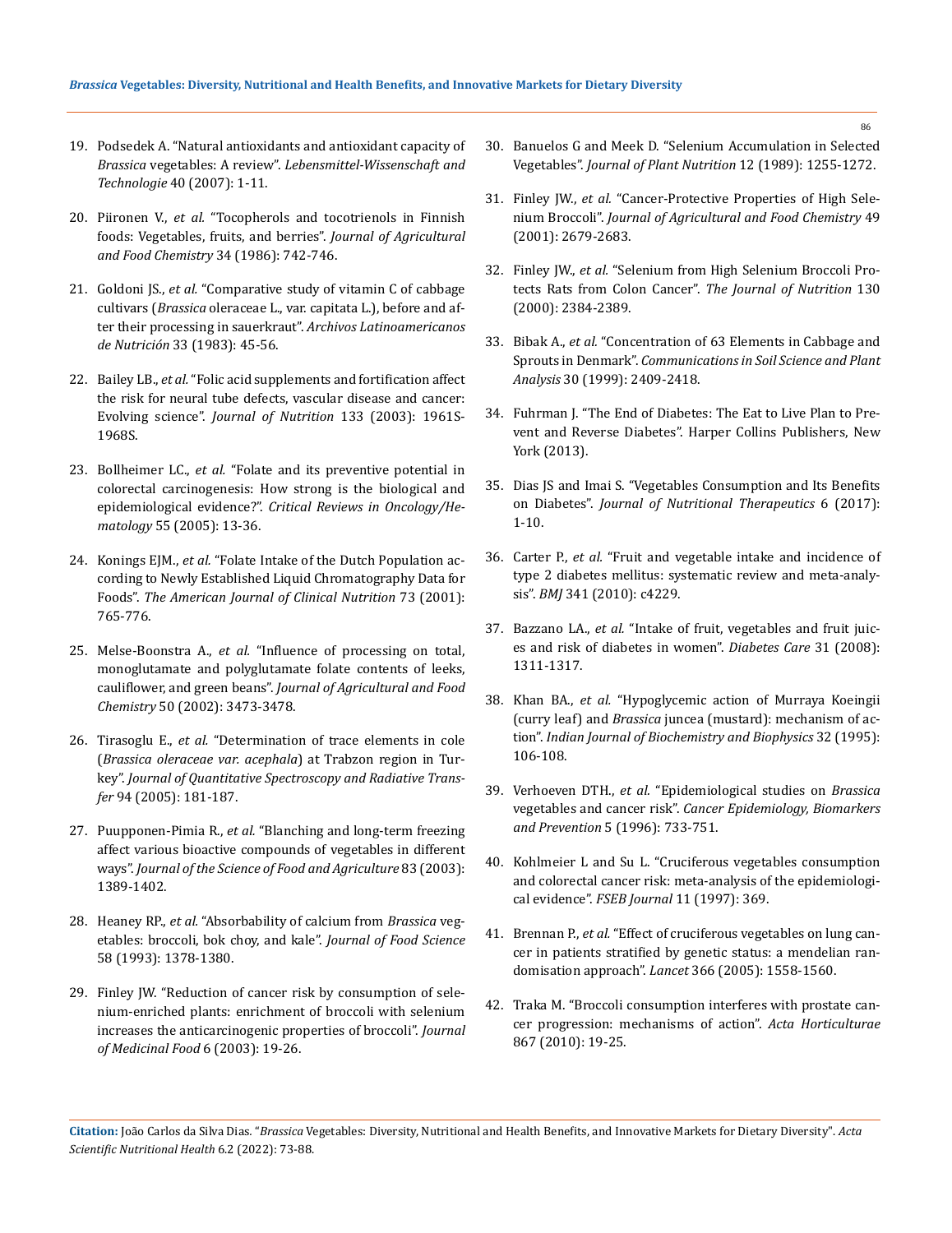- 43. [Dias JS. "Nutritional quality and effect on disease prevention of](https://www.scirp.org/journal/paperinformation.aspx?paperid=91875)  vegetables". *[Food and Nutrition Sciences](https://www.scirp.org/journal/paperinformation.aspx?paperid=91875)* 10 (2019): 369-402.
- 44. Fowke JH., *et al.* ["Urinary Isothiocyanate Levels,](https://pubmed.ncbi.nlm.nih.gov/12873994/) *Brassica*, and [Human Breast Cancer".](https://pubmed.ncbi.nlm.nih.gov/12873994/) *Cancer Research* 63 (2003): 3980- [3986.](https://pubmed.ncbi.nlm.nih.gov/12873994/)
- 45. Joseph MA., *et al.* ["Cruciferous Vegetables, Generic Polymor](https://pubmed.ncbi.nlm.nih.gov/15623468/)[phism in Glutathione S-Transferases M1 and T1, and Prostate](https://pubmed.ncbi.nlm.nih.gov/15623468/)  Cancer Risk". *[Nutrition and Cancer](https://pubmed.ncbi.nlm.nih.gov/15623468/)* 50 (2004): 206-213.
- 46. Farnham MW., *et al.* ["Capacity of Broccoli to Induce Mamma](https://www.researchgate.net/publication/279475493_Capacity_of_Broccoli_to_Induce_a_Mammalian_Chemoprotective_Enzyme_Varies_among_Inbred_Lines)[lian Chemo Protective Enzyme Varies Among Inbred Lines".](https://www.researchgate.net/publication/279475493_Capacity_of_Broccoli_to_Induce_a_Mammalian_Chemoprotective_Enzyme_Varies_among_Inbred_Lines)  *[Journal of the American Society for Horticultural Science](https://www.researchgate.net/publication/279475493_Capacity_of_Broccoli_to_Induce_a_Mammalian_Chemoprotective_Enzyme_Varies_among_Inbred_Lines)* 125 [\(2000\): 482-488.](https://www.researchgate.net/publication/279475493_Capacity_of_Broccoli_to_Induce_a_Mammalian_Chemoprotective_Enzyme_Varies_among_Inbred_Lines)
- 47. Maina S., *et al.* ["Human, animal and plant health benefits of](https://www.ncbi.nlm.nih.gov/pmc/articles/PMC7464879/)  [glucosinolates and strategies for enhanced bioactivity: A sys](https://www.ncbi.nlm.nih.gov/pmc/articles/PMC7464879/)tematic review". *Molecules* [25 \(2000\): 3682.](https://www.ncbi.nlm.nih.gov/pmc/articles/PMC7464879/)
- 48. Soengas P., *et al.* ["Antioxidant properties of](http://www.globalsciencebooks.info/Online/GSBOnline/images/2011/FPSB_5(SI2)/FPSB_5(SI2)43-55o.pdf) *Brassica* vegeta[bles". In: Silva JT, Ed., Functional Plant Science and Biotech](http://www.globalsciencebooks.info/Online/GSBOnline/images/2011/FPSB_5(SI2)/FPSB_5(SI2)43-55o.pdf)[nology, 5. Global Science Books: Kagawa-ken, Japan \(2011\):](http://www.globalsciencebooks.info/Online/GSBOnline/images/2011/FPSB_5(SI2)/FPSB_5(SI2)43-55o.pdf)  [43-55.](http://www.globalsciencebooks.info/Online/GSBOnline/images/2011/FPSB_5(SI2)/FPSB_5(SI2)43-55o.pdf)
- 49. Björkman M., *et al.* ["Phytochemicals of](https://pubmed.ncbi.nlm.nih.gov/21315385/) *Brassicaceae* in plant [protection and human health - Influences of climate, environ](https://pubmed.ncbi.nlm.nih.gov/21315385/)[ment and agronomic practice".](https://pubmed.ncbi.nlm.nih.gov/21315385/) *Phytochemistry* 72 (2011): [538-556.](https://pubmed.ncbi.nlm.nih.gov/21315385/)
- 50. Kushad MK., *et al.* ["Variation in glucosinolates in vegetable](https://pubmed.ncbi.nlm.nih.gov/10564014/)  crops of *Brassica* oleracea". *[Journal of Agricultural and Food](https://pubmed.ncbi.nlm.nih.gov/10564014/)  Chemistry* [47 \(1999\): 1541-1548.](https://pubmed.ncbi.nlm.nih.gov/10564014/)
- 51. Fahey JW., *et al.* ["Broccoli sprouts: An Exceptionally Rich](https://www.ncbi.nlm.nih.gov/pmc/articles/PMC23369/)  [Source of Inducers of Enzymes that Protects against Chemical](https://www.ncbi.nlm.nih.gov/pmc/articles/PMC23369/)  Carcinogens". *[Proceedings of the National Academy of Sciences](https://www.ncbi.nlm.nih.gov/pmc/articles/PMC23369/)  [of the United States of America](https://www.ncbi.nlm.nih.gov/pmc/articles/PMC23369/)* 94 (1997): 10367-10372.
- 52. [Dias JS. "Nutritional quality and health benefits of vegetables:](https://www.scirp.org/journal/paperinformation.aspx?paperid=23384)  a review". *[Food and Nutrition Sciences](https://www.scirp.org/journal/paperinformation.aspx?paperid=23384)* 3 (2012): 1354-1374.
- 53. Vallejo F., *et al.* ["Total and individual glucosinolate contents in](https://onlinelibrary.wiley.com/doi/abs/10.1002/jsfa.1320)  [inflorescences of eight broccoli cultivars grown under various](https://onlinelibrary.wiley.com/doi/abs/10.1002/jsfa.1320)  [climatic and fertilization conditions".](https://onlinelibrary.wiley.com/doi/abs/10.1002/jsfa.1320) *Journal of the Science of [Food and Agriculture](https://onlinelibrary.wiley.com/doi/abs/10.1002/jsfa.1320)* 83 (2003): 307-313.
- 54. Hansen M., *et al.* ["Red Cabbage, a Vegetable Rich in Health-](https://www.researchgate.net/publication/283377773_RED_CABBAGE_A_VEGETABLE_RICH_IN_HEALTH-RELATED_GLUCOSINOLATES)[Related Glucosinolates".](https://www.researchgate.net/publication/283377773_RED_CABBAGE_A_VEGETABLE_RICH_IN_HEALTH-RELATED_GLUCOSINOLATES) *Acta Horticulturae* 867 (2010): 61-65.
- 55. Kusznierewicz B., *et al.* ["Partial characterization of white cab](https://www.sciencedirect.com/science/article/abs/pii/S0023643807000874)bages (*[Brassica oleracea var. capitata f. alba](https://www.sciencedirect.com/science/article/abs/pii/S0023643807000874)*) from different [regions by glucosinolates, bioactive compounds, total antioxi](https://www.sciencedirect.com/science/article/abs/pii/S0023643807000874)dant activities and proteins". *[Lebensmittel-Wissenschaft and](https://www.sciencedirect.com/science/article/abs/pii/S0023643807000874)  [Technologie](https://www.sciencedirect.com/science/article/abs/pii/S0023643807000874)* 41 (2008): 1-9.
- 56. Carlson DG., *et al.* ["Glucosinolates in crucifer vegetables: broc](https://pubag.nal.usda.gov/catalog/23901)[coli, Brussels sprouts, cauliflower, collards, kale, mustard](https://pubag.nal.usda.gov/catalog/23901)  green, and kohlrabi". *[Journal of the American Society for Horti](https://pubag.nal.usda.gov/catalog/23901)cultural Science* [112 \(1987\): 173-178.](https://pubag.nal.usda.gov/catalog/23901)
- 57. Carlson DG., *et al.* ["Glucosinolates in crucifer vegetables: tur](https://pubmed.ncbi.nlm.nih.gov/7320339/)nip and rutabagas". *[Journal of Agricultural and Food Chemistry](https://pubmed.ncbi.nlm.nih.gov/7320339/)*  [29 \(1981\): 1235-1239.](https://pubmed.ncbi.nlm.nih.gov/7320339/)
- 58. Carlson DG., *et al.* ["Glucosinolates in turnip tops and roots: cul](https://pubag.nal.usda.gov/download/23902/pdf)[tivars grown for greens and/or roots".](https://pubag.nal.usda.gov/download/23902/pdf) *Journal of the American [Society for Horticultural Science](https://pubag.nal.usda.gov/download/23902/pdf)* 112 (1987): 179-183.
- 59. [Yang B and Quiros CF. "Survey of glucosinolate variation in](https://link.springer.com/article/10.1007/s10722-010-9549-5)  leaves of *Brassica* rapa crops". *[Genetic Resources and Crop Evo](https://link.springer.com/article/10.1007/s10722-010-9549-5)lution* [57 \(2010\): 1079-1089.](https://link.springer.com/article/10.1007/s10722-010-9549-5)
- 60. Schonhof I., *et al.* ["Genotipic effects on glucosinolates and sen](https://pubmed.ncbi.nlm.nih.gov/15053347/)[sory properties of broccoli and cauliflower".](https://pubmed.ncbi.nlm.nih.gov/15053347/) *Nahrung-Food* 48 [\(2004\): 25-33.](https://pubmed.ncbi.nlm.nih.gov/15053347/)
- 61. [Miean KH and Mohamed S. "Flavonoid \(Myricetin, Quercetin,](https://pubmed.ncbi.nlm.nih.gov/11410016/)  [Kaempferol, Luteolinand Apigenin\) Content of Edible Tropical](https://pubmed.ncbi.nlm.nih.gov/11410016/)  Plants". *[Journal of Agricultural and Food Chemistry](https://pubmed.ncbi.nlm.nih.gov/11410016/)* 49 (2001): [106-112.](https://pubmed.ncbi.nlm.nih.gov/11410016/)
- 62. Hertog MG., *et al.* ["Content of Potentially Anticarcinogenic Fla](https://pubs.acs.org/doi/10.1021/jf00024a011)[vonoids of 28 Vegetables and Fruits Commonly Consumed in](https://pubs.acs.org/doi/10.1021/jf00024a011)  the Netherlands". *[Journal of Agricultural and Food Chemistry](https://pubs.acs.org/doi/10.1021/jf00024a011)*  [40 \(1992\): 2379-2383.](https://pubs.acs.org/doi/10.1021/jf00024a011)
- 63. Nielson JK., *et al.* ["Acylated Flavonol Glycosides from Cabbage](https://www.semanticscholar.org/paper/Acylated-flavonol-glycosides-from-cabbage-leaves.-Nielsen-Olsen/fb1c0877146258ac08df22957fee547d319b5dd8)  Leaves". *Phytochemistry* [34 \(1993\): 539-544.](https://www.semanticscholar.org/paper/Acylated-flavonol-glycosides-from-cabbage-leaves.-Nielsen-Olsen/fb1c0877146258ac08df22957fee547d319b5dd8)
- 64. Ferreres F., *et al.* ["Tronchuda cabbage \(](https://www.researchgate.net/publication/222397081_Tronchuda_cabbage_Brassica_oleracea_L_var_costata_DC_seeds_Phytochemical_characterization_and_antioxidant_potential)*Brassica* oleracea L. var. [costata DC\) seeds: phytochemical characterization and anti](https://www.researchgate.net/publication/222397081_Tronchuda_cabbage_Brassica_oleracea_L_var_costata_DC_seeds_Phytochemical_characterization_and_antioxidant_potential)oxidant potential". *Food Chemistry* [101 \(2007\): 549-558.](https://www.researchgate.net/publication/222397081_Tronchuda_cabbage_Brassica_oleracea_L_var_costata_DC_seeds_Phytochemical_characterization_and_antioxidant_potential)
- 65. Moreno DA., *et al.* ["Health benefits of broccoli. Influence of](https://www.semanticscholar.org/paper/Health-Benefits-of-Broccoli.-Influence-of-Pre-and-L%C3%B3pez-Berenguer-Moreno/2460226bc6758193fe82b0b96b86c793ac1c8054)  [pre- and post-harvest factors on bioactive compounds".](https://www.semanticscholar.org/paper/Health-Benefits-of-Broccoli.-Influence-of-Pre-and-L%C3%B3pez-Berenguer-Moreno/2460226bc6758193fe82b0b96b86c793ac1c8054) *Food. [Global Science Books](https://www.semanticscholar.org/paper/Health-Benefits-of-Broccoli.-Influence-of-Pre-and-L%C3%B3pez-Berenguer-Moreno/2460226bc6758193fe82b0b96b86c793ac1c8054)* 1 (2007): 297-312.
- 66. Gliszczynska-Swiglo A., *et al.* ["The effect of solar radiation on](https://www.researchgate.net/publication/229110751_The_effect_of_solar_radiation_on_the_flavonol_content_in_broccoli_inflorescence)  [the favonol content in broccoli inflorescence".](https://www.researchgate.net/publication/229110751_The_effect_of_solar_radiation_on_the_flavonol_content_in_broccoli_inflorescence) *Food Chemistry*  [100 \(2007\): 241-245.](https://www.researchgate.net/publication/229110751_The_effect_of_solar_radiation_on_the_flavonol_content_in_broccoli_inflorescence)
- 67. [Mithen RF. "Development and commercialization of 'Bene](https://agris.fao.org/agris-search/search.do?recordID=US201400155479)[forté' broccoli and potential health benefits". Proc. 6](https://agris.fao.org/agris-search/search.do?recordID=US201400155479)<sup>th</sup> ISHS on *Brassicas* [and 18th Crucifer Genetics Workshop.](https://agris.fao.org/agris-search/search.do?recordID=US201400155479) *Acta Horticulturae* [1005 \(2013\): 67-70.](https://agris.fao.org/agris-search/search.do?recordID=US201400155479)
- 68. [Dias JS. "Nutritional quality and effect on disease prevention](https://www.researchgate.net/publication/331930098_Nutritional_Quality_and_Effect_on_Disease_Prevention_of_Vegetables)  [of vegetables". In: Mozsik G and Figler M, Eds. Nutrition in](https://www.researchgate.net/publication/331930098_Nutritional_Quality_and_Effect_on_Disease_Prevention_of_Vegetables)  [Health and Disease, Intech Open, London, United Kingdom](https://www.researchgate.net/publication/331930098_Nutritional_Quality_and_Effect_on_Disease_Prevention_of_Vegetables)  [\(2019\): 83-112.](https://www.researchgate.net/publication/331930098_Nutritional_Quality_and_Effect_on_Disease_Prevention_of_Vegetables)

**Citation:** João Carlos da Silva Dias*.* "*Brassica* Vegetables: Diversity, Nutritional and Health Benefits, and Innovative Markets for Dietary Diversity". *Acta Scientific Nutritional Health* 6.2 (2022): 73-88.